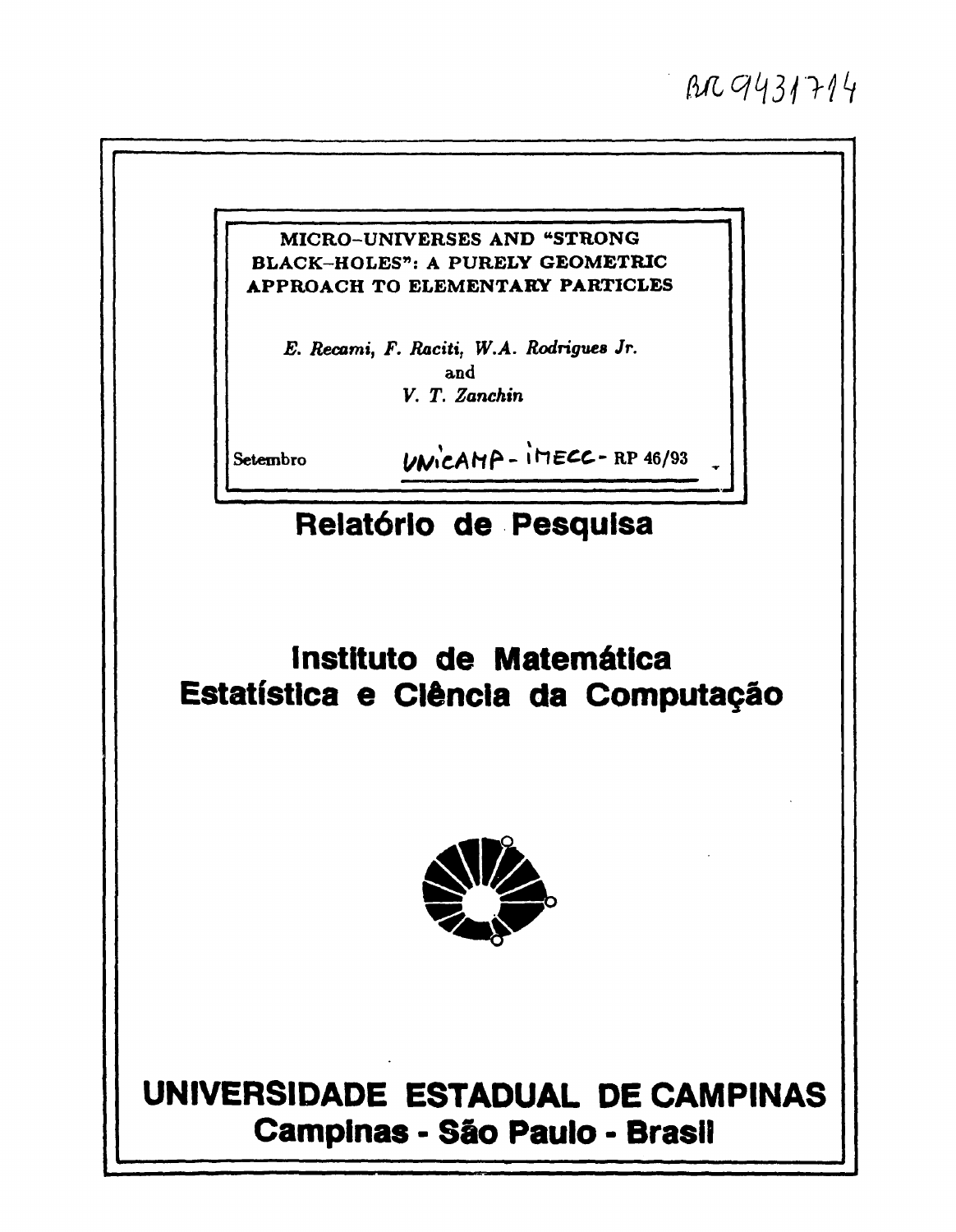**ABSTRACT** - We present here a panoramic view of our unified, *bi-scale* theory of gravitational and **strong interactions [which is mathematically analogous to the last version of N.Rosen's bi-metric theory; and yields physical results similar to** *strong gravity's).* **This theory, developed during the last 15 years,**  is purely geometrical in nature, adopting the methods of General Relativity for the description of hadron **structure and strong interactions. In particular, hadrons are associated with** *"strong* **black-holes", from ' the external point of view, and with "micro-universes", from the internal point of view. Among the results herein presented, let us mention the derivation: (i) of confinement and (ii) asymptotic freedom for the hadron constituents; (iii) of the Yukawa behaviour for the strong potential at the static limit; (iv) of the strong coupling "constant", and (v) of mesonic mass spectra.** 

**IMECC - UNICAMP Universidade Estadual de Campinas CP 6065 13081-970 Campinas SP Brasil** 

**O conteúdo do presente Relatório de Pesquisa é de única responsabilidade dos autores.** 

**Setembro - 1993**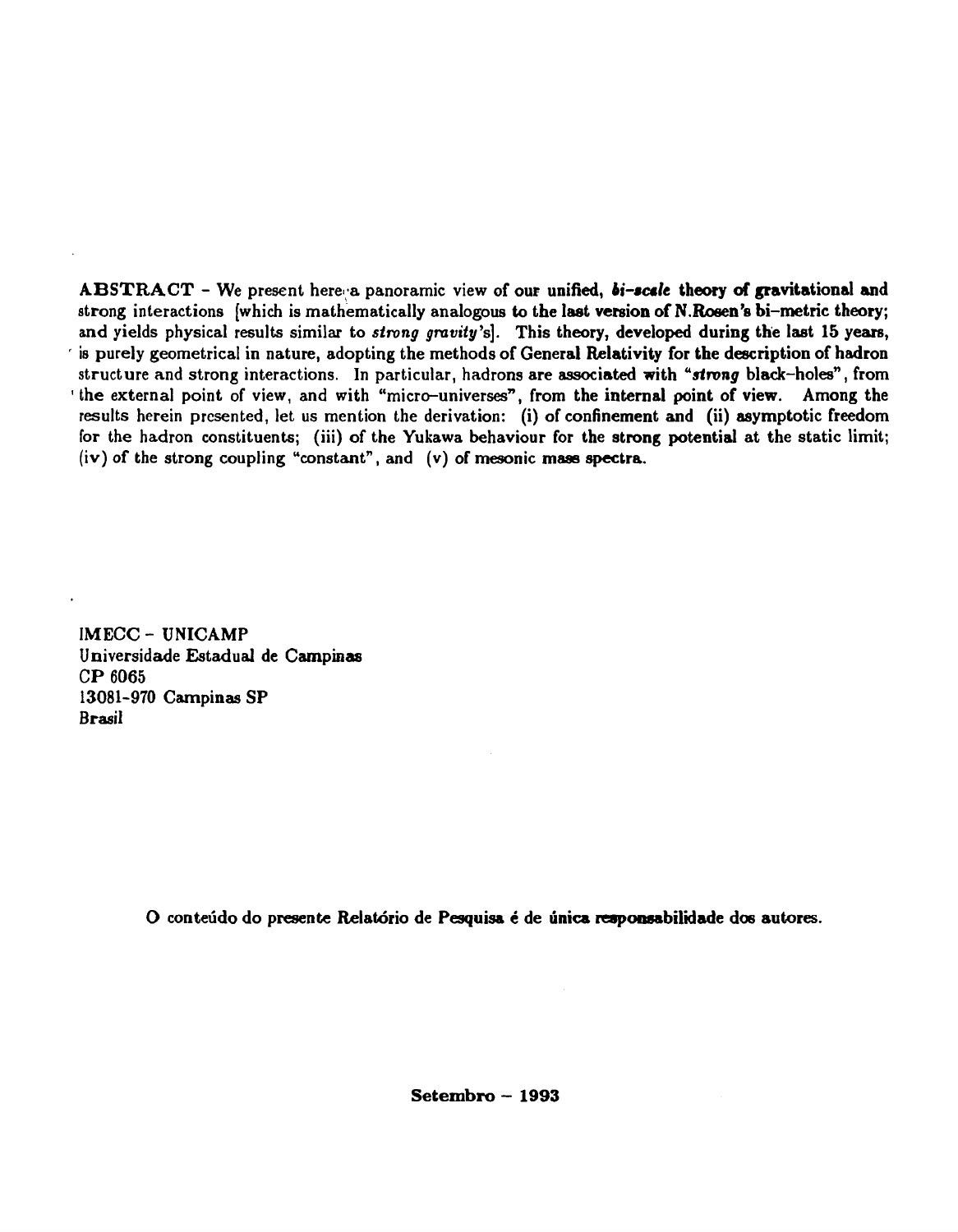## MICRO-UNIVERSES AND "STRONG **BLACK-HOLES": EXPURELY GEOMETRIC APPROACH TO ELEMENTARY PARTICLES<sup>(†)</sup>**

E. RECAMI, F. RACITI, W.A. RODRIGUES Jr., and V.T. ZANCHIN<sup>(\*)</sup> *Dept. of Applied Math., State University at Campinas, S.P., Brazil. IN FN, Sezione. di Catania, 57 Corsitalia, 95129-Catania, Italy. Facolià di Ingcgneria, Univcrsità di Bergamo, Dalmine (BG), Italy.* 

#### ABSTRACT

We present here a panoramic view of our unified, *bi-scale* theory of gravitational and strong interactions [which is mathematically analogous to the last version of N.Rosen's bi-metric theory; and yields physical results similar to *strong gravity's].* This theory, developed during the last 15 years, is purely geometrical in nature, adopting the methods of General Relativity for the description of hadron structure and strong interactions. In particular, hadrons are associated with *"strong* black-holes", from the external point of view, and with "micro-universes", from the internal point of view. Among the results herein presented, let us mention the derivation: (i) of confinement and (ii) asymptotic freedom for the hadron constituents; (iii) of the Yukawa behaviour for the strong potential at the static limit; (iv) of the strong coupling "constant", and  $(v)$  of mesonic mass spectra.

# $\frac{9}{2}$ 1. Premise

فرز

Probably each of us, at least when young, has sometimes imagined that every imall particle of matter could be, at a suitably reduced scale, a whole cosmos. This  $\beta$ dea has very ancient origins. It is already present, for example, in some works by !Democritus of Abdera (about 400 B.C.). Democritus, simply inverting that analogy, alked about huge atoms, as big as our cosmos. And, to be clear, he added: if one of those super-atoms (which build up super-cosmoses) abandoned his "giant universe" to fall down on our world, our world would be destroyed...

Such kind of considerations are linked to the fantasies about the physical effects of a dilation or contraction of all the objects which surround us, or of the Iwhole "world". Fantasies like these have also been exploited by several writers: from |Ej\ Rabelais (1565) to J. Swift, the narrator of Samuel Gulliver's travels (1727); or to

it) Work partially supported by CNPq, and by INFN, CNR and MURST.

<sup>&</sup>amp; (") Present address: Departam. de Física, Universidade Federal de Santa Maria, Santa Maria, f'K3, Brazil.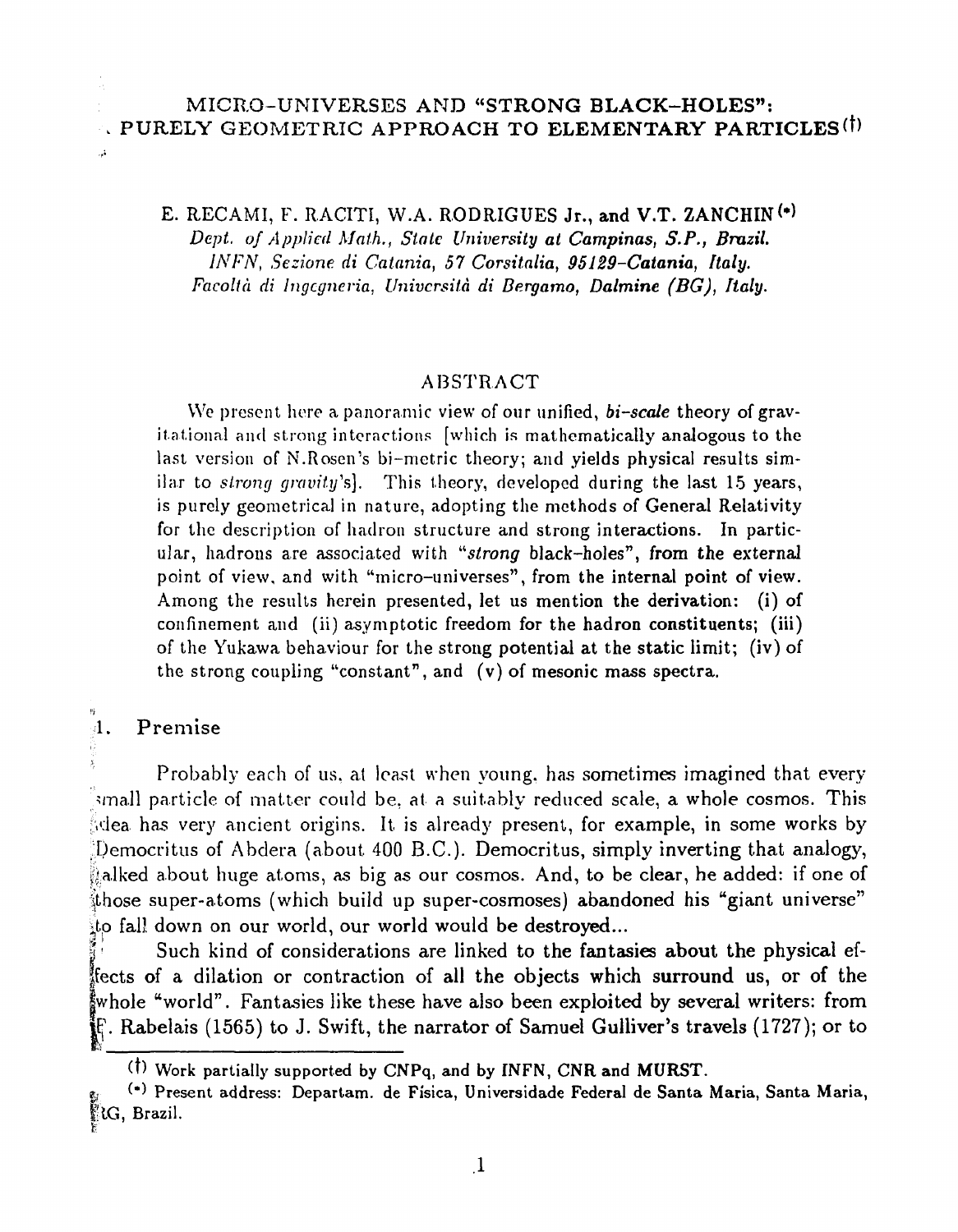í. Asimov. It is probably because of the great diffusion of such ideas that, when the planetary model of the atom was proposed, it arisieved a great success among people.

Actually, we meet such intuitive ideas in the scientific arena too. Apart from , the already quoted Democritus, let us remember the old conception of a *hierarchy*  of universes —or rather of cosmoses— each of them endowed with a particular *scale factor* (let us think, for instance, of a collection of russian dolls). Nowadays, we can really recognize that the microscopic analysis of matter has revealed grosso modo a collection of chinese boxes: so that we are entitled to suppose that something similar  $\imath$ may be met also when studying the universe on a large scale, i.e., in the direction of the *macro* besides of the *micro.* Hierarchical theories were formulated for example by J.H. Lambert (1761) and, later on, by V.L. Charlier (1908, 1922) and F. Selety (1922-24); followed more recently by O. Klein, H. Alfvén and G. de Vaucouleurs, up to the works of A. Salam and co-workers. K.P. Sinha and C. Sivaram, M.A. Markov. E. Recami and colleagues, D.D. lvanenko and collaborators, M. Sachs, J.E. Charon, H. Treder, P. Roman, R.L. Oldershaw, and others.<sup>1</sup>

#### 2. Introduction

In this paper we confine ourselves to examine the possibility of considering elementary particles as micro universes:<sup>2</sup> that is to say, the possibility that they be similar —in a sense to be specified— to our cosmos. More precisely, we shall refer ourselves to the thread followed by P. Caldirola, P. Castorina, A. Italiano, G.D. Maccarrone, M. Pavsic, and ourselves.<sup>3</sup>

Let us recall that Riemann, as well as Clifford and later Einstein,<sup>4</sup> believed that the fundamental particles of matter were the perceptible evidence of a strong local space curvature. A theory which stresses the role of space (or, rather, space-time) curvature already does exist for our whole cosmos: General Relativity, based on Einstein gravitational field equations; which are probably the most important equations of classical physical theories, together with Maxwell's electromagnetic field equations. Whilst much effort has already been made to generalize Maxwell equations, passing for example from the electromagnetic field to Yang-Mills fields (so that almost all modern gauge theories are modelled on Maxwell equations), on the contrary Einstein equations have never been applied to domains different from the gravitational one. Even if they, as any differential equations, *do not* contain any inbuilt fundamental length: so that they can be used a priori to describe cosmoses of any size.

Our first purpose is now to explore how far it is possible to apply successfully the methods of general relativity (GR), besides to the world of gravitational interactions, also to the domain of the so-called nuclear, or *strong*, interactions:<sup>5</sup> namely, to the world of the elementary particles called hadrons. A second purpose is linked to the fact that the standard theory (QCD) of strong interactions has not yet fully explained why the hadron constituents (quarks) seem to be permanently *confined* in the interior of those particles; in the sense that nobody has seen up to now an isolated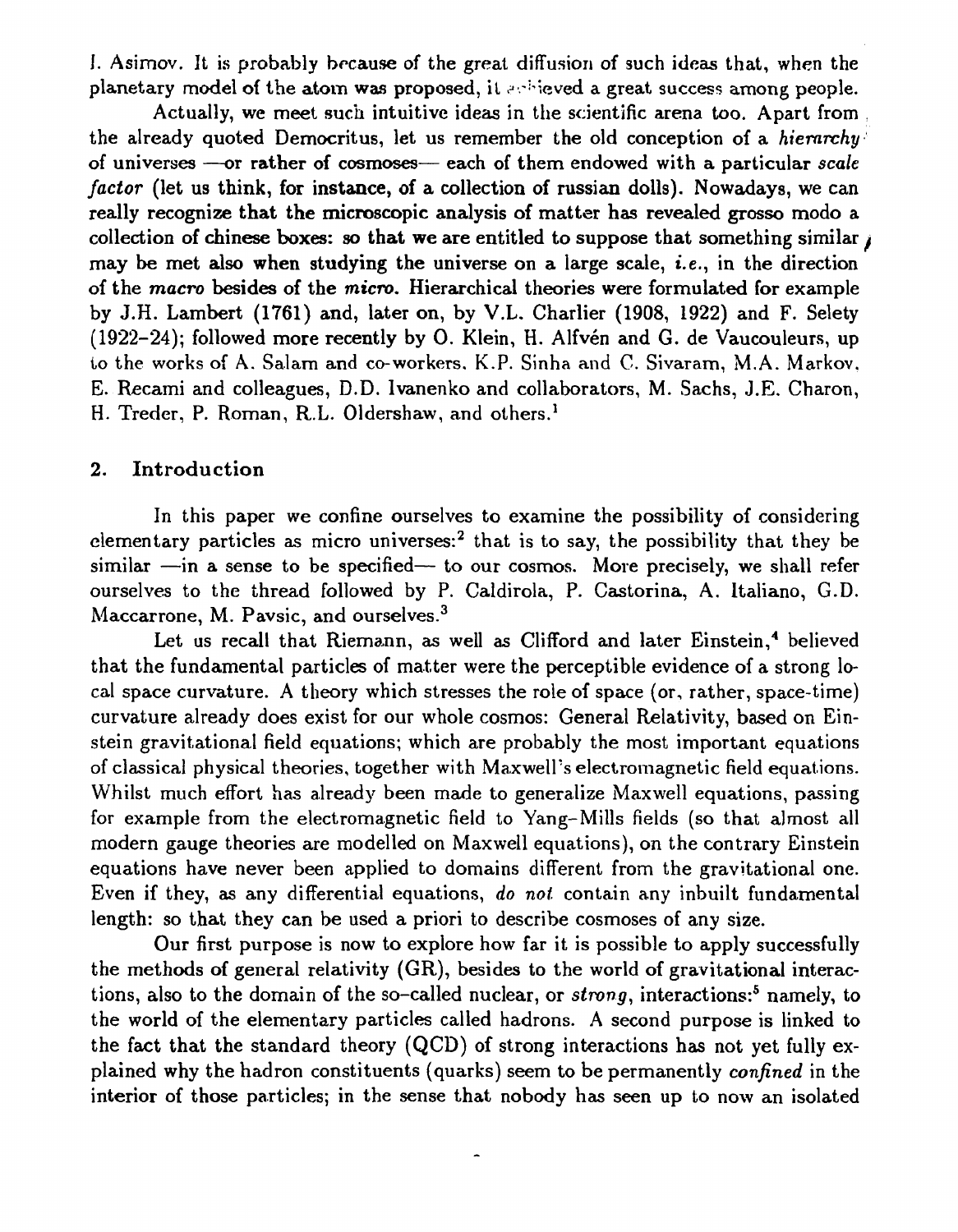"free" quark, outside a hadron. So that, to explain that confinement, it has been necessary to invoke phenomenological models, such us the so-called "bag" models, in their MIT and SLAC versions for instance. The "confinement" could be explained, on the contrary, in a natural way and on the basis of a well-grounded theory like GR, if we associated with each hadron (proton, neutron, pion,...) a particular "cosmological model".

#### 3. **The** Model by Micro-Universes

Let us now try to justify the idea of considering the strong interacting particles (that is to say, hadrons) as micro-universes. We meet a first motivation if we think of the so-called "large number coincidences", already known since several decades and stressed by H. Weyl, A.I. Eddington, O. Klein, P. Jordan, P.A.M. Oirac, and by others.

The most famous among those empirical observations is that the ratio *R/r*  between the radius  $R \simeq 10^{26}$ m of our cosmos (gravitational universe) and the typical radius  $r \approx 10^{-15}$ m of elementary particles is grosso modo equal to the ratio  $S/s$ between the strength *S* of the nuclear ("strong") field and the strength *s* of the gravitational field (we will give later a definition of 5, *s):* 

$$
\rho \equiv \frac{R}{r} \simeq \frac{S}{s}.\tag{1}
$$

This does immediately suggest the existence of a *similarity,* in a geométricophysical sense, between cosmos and hadrons. As a consequence of such similarity, the "theory of models" yields —by exploiting simple dimensional considerations— that, if we contract our cosmos of the quantity

$$
\rho = R/r \approx 10^{41}
$$

(that is to say, if we transform it in a hadronic micro-cosmos *similar* to the previous one), the field strength would increase in the same ratio: so to get the gravitational field transformed into the strong one.

If we observe, in addition, that the typical duration of a decay is inversely proportional to the strength of the interaction itself, we are also able to explain why the mean-life of our gravitational cosmos ( $\Delta t \simeq 10^{18}$  s: duration -for exampleof a complete expansion/contraction cycle, if we accept the theory of the cyclic *big bang*) is a multiple, with the same ratio, of the typical mean-life ( $\Delta \tau \simeq 10^{-23}$ s) of the "strong micro-universes", or hadrons:

$$
\Delta t \simeq \rho \Delta \tau. \tag{2}
$$

It is also interesting that, from the self-consistency of these deductions implies —as we shall show later— that the mass M of our cosmos should be equal to  $\rho^2 \simeq$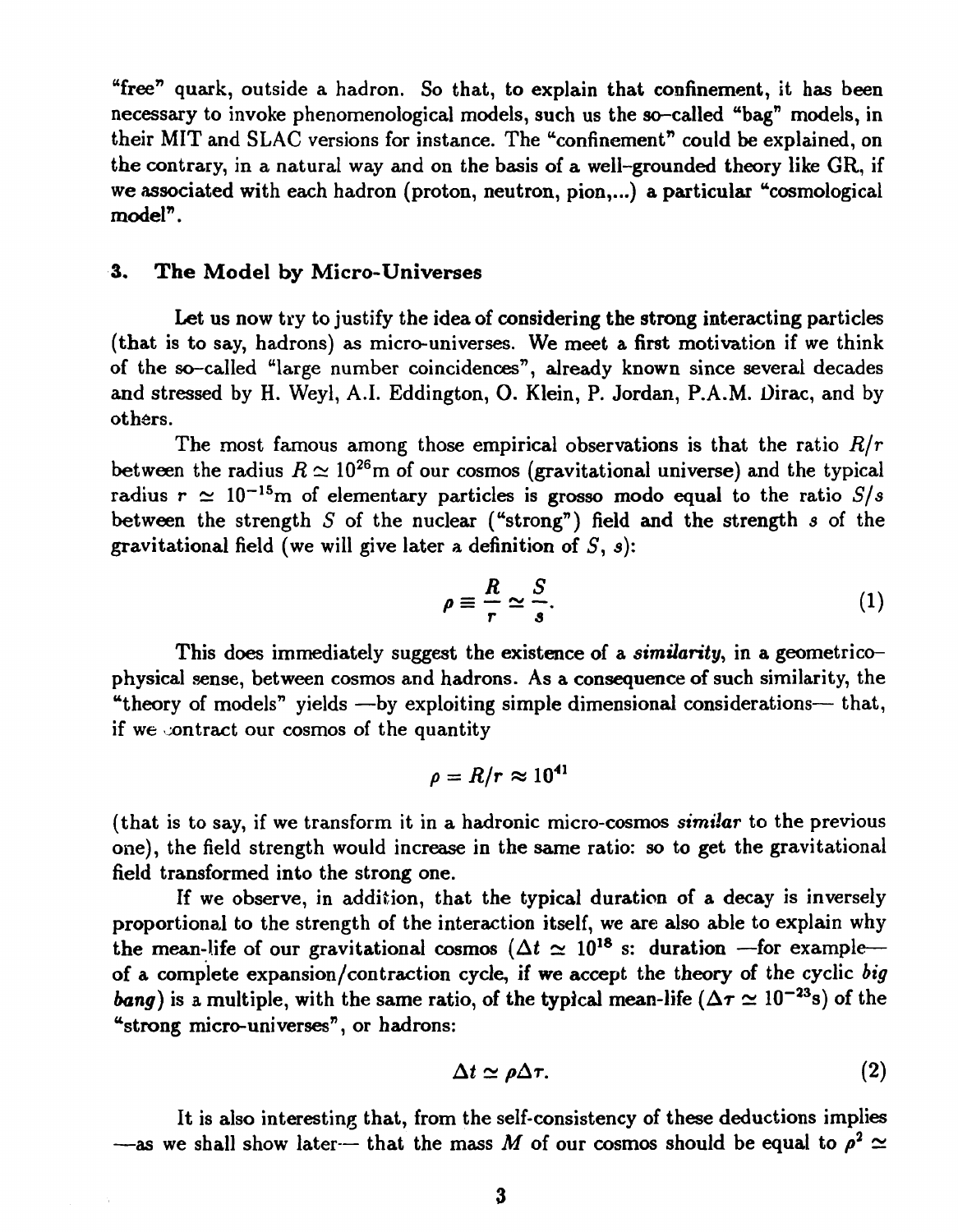$(10^{41})^2$  times the typical mass m of a hadron: a fact that seems to agree with reality, and constitutes a further "numerical coincidence", the so-called Eddington relation. Another numerical coincidence is shown and explained in ref.<sup>6</sup>

By making use of Mandelbrot's language<sup>7</sup> and of his general equation for selfsimilar structures, what precedes can be mathematically translated into the claim that cosmos and hadrons are systems, with scales *N* and *N —* 1, respectively, whose "fractal dimension" is  $D = 2$ , where D is the auto-similarity exponent that characterizes the hierarchy. As a consequence of all that, we shall assume that cosmos and hadrons<sup>/</sup> (both of them regarded of course as finite objects) be *similar* systems: that is, that they be governed by similar laws, differing only for a "global" scale transformation which transforms  $R$  into  $r$  and gravitational field into strong field. [To fix our ideas, we may *temporarily* adopt the naive model of a "newtonian ball" in three-dimensional space for both cosmos and hadrons. Later on, we shall adopt more sensible models, for example Friedmann's]. Let us add, incidentally, that we should be ready *a priori*  to accept the existence of other cosmoses besides ours: let us recall that man in every epoch has successively called "*universe*" his valley, the whole Earth, the solar system, the Milky Way and today (but with the same simple-mindedness) our cosmos, as we know it on the basis of our observational and theoretical instruments...*<sup>s</sup>*

Thus, we arrive at a *second* motivation for our theoretical approach: That physical laws should be covariant (= form invariant) under *global* dilations or contractions of space-time. We can easily realize this if we notice that: (i) when we dilate (or contract) our measure units of space and time, physical laws, of course, should not change their form; (ii) a dilation of the measure units is totally equivalent to a contraction (leaving now "meter" and "second" unaltered) of the observed world.

Actually, Maxwell equations of electromagnetism —the most important equations of classical physics, together with Einstein equations, as we already said— are by themselves covariant also under conformai transformations and, in particular, under dilations. In the case when electric charges are present, such a covariance holds provided that charges themselves are suitably "scaled".

Analogously, also Einstein *gravitational* equations are covariant<sup>9</sup> under dilations: provided that, again, when in the presence of matter and of a cosmological term  $\Lambda$ , they too are scaled according to correct dimensional considerations. The importance of this fact had been well realized by Einstein himself, who two weeks before his death wrote, in connection with his last unified theory: <<From the form of the field *[gravitational* + *electromagnetic]* equations it follows immediately that: *if*  $g_{ik}(x)$  is a solution of the field equations, then also  $g_{ik}(x/\alpha)$ , where  $\alpha$  is a positive constant, is a solution ("similar solutions"). Let us suppose, for example, that *gut*  represents a finite crystal embedded in a fiat space. It is then possible that a second 'universe' exists with another crystal, identical with the first one, but dilated  $\alpha$  times with respect to the former. As far as we confine ourselves to consider a universe is containing only one crystal, there are no difficulties: we just realize that the size of such a crystal (standard of length) is not determined by the field equations... $\gg$ .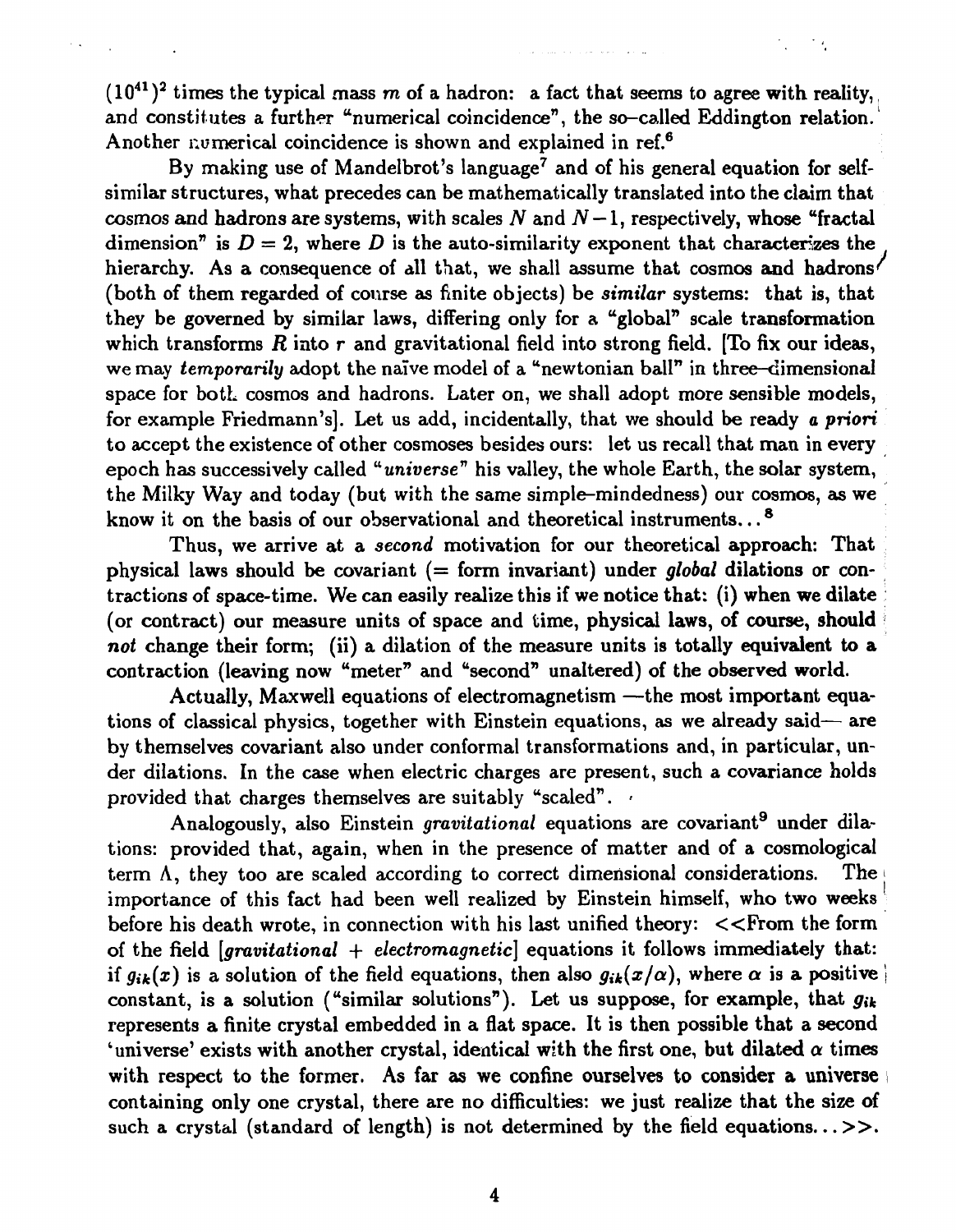These lines are taken from Einstein's preface to the Italian book *Cinquant'anni di Relatività.<sup>10</sup>* They have been written in Princeton on April 4th, 1955, and stress the fact, already mentioned by us, that differential equations —as all the fundamental equations of physics - do not contain any inbuilt "fundamental length". In fact, Einstein equations can describe the internal dynamics of our cosmos, as well as of much bigger super-cosmoses, or of much smaller micro-cosmoses (suitably "scaled").

#### 4. A Hierarchy of "Universes"

As a first step for better exploiting the symmetries of the fundamental equations of classical physics, let us therefore fix our attention on the space-time *dilations* 

$$
x'_{\mu} = \rho x_{\mu} \tag{3}
$$

with  $x_{\mu} \equiv (t; x, y, z)$  and  $\mu = 0, 1, 2, 3$ , and explicitly require physical laws to be covariant with respect to them: under the hypothesis, however, that only *discrete* values of  $\rho$  are realized in nature. As before, we are moreover supposing that  $\rho$  is constant as the space or time position varies (global, besides *discrete,* dilations).

Let us recall that natural objects interact essentially through four (at least) fundamental forces, or interactions: the gravitational, the "weak", the electromagnetic and the "strong" ones; here listed according to their (growing) strength. It is possible to express such strengths by pure numbers, so to be allowed to compare them each other. For instance, if one chooses to define each strength as the dimensionless square of a "vertex coupling constant", the electromagnetic strength results to be measured by the (dimensionless) coefficient  $Ke^2/\hbar \equiv \alpha \simeq 1/137$ , where e is the electron charge, *h* the reduced Planck constant, c is the light speed in vacuum and *K*  is the electromagnetic interaction universal constant (in the International System of units,  $K = (4\pi\epsilon_0)^{-1}$ , with  $\epsilon_0 = \text{vacuum dielectric constant}$ . Here we are interested in particular in the gravitational and strong interaction strengths:

$$
s \equiv Gm^2/\hbar c; \qquad S \equiv Ng^2/\hbar c,
$$

where *G* and *N* are the gravitational and strong universal constants, respectively; quantities  $m e g$  representing the gravitational charge (=mass) and the strong charge<sup>11,12</sup> (cf. Fig. 1), respectively, of one and the same hadron: for example of a nucleon  $\mathcal N$  or of a pion  $\pi$ . More precisely, we shall often adopt in the following the convention of **calling** *rn* **and** *g "gravitational mass"* and *<sup>u</sup>strong mass",* respectively.

Let us consider, therefore, two identical particles endowed with both gravitational  $(m)$  and strong  $(g)$  mass, *i.e.*, two identical hadrons, and the ratio between the strengths *S* and s of the corresponding strong and gravitational interactions. We find  $S/s \equiv Ng^2/Gm^2 \simeq 10^{40\div 41}$ , so that one verifies that  $\rho \equiv R/r \simeq S/s$ . For example for  $m = m_{\pi}$  one gets  $Gm^2/\hbar c \simeq 1.3 \times 10^{-40}$ , while the pp $\pi$  or  $\pi \pi \rho$  (or quark-quark-gluon: see below) coupling constant squares are  $Ng^2/\hbar c \simeq 14$  or 3 (or 0.2), respectively.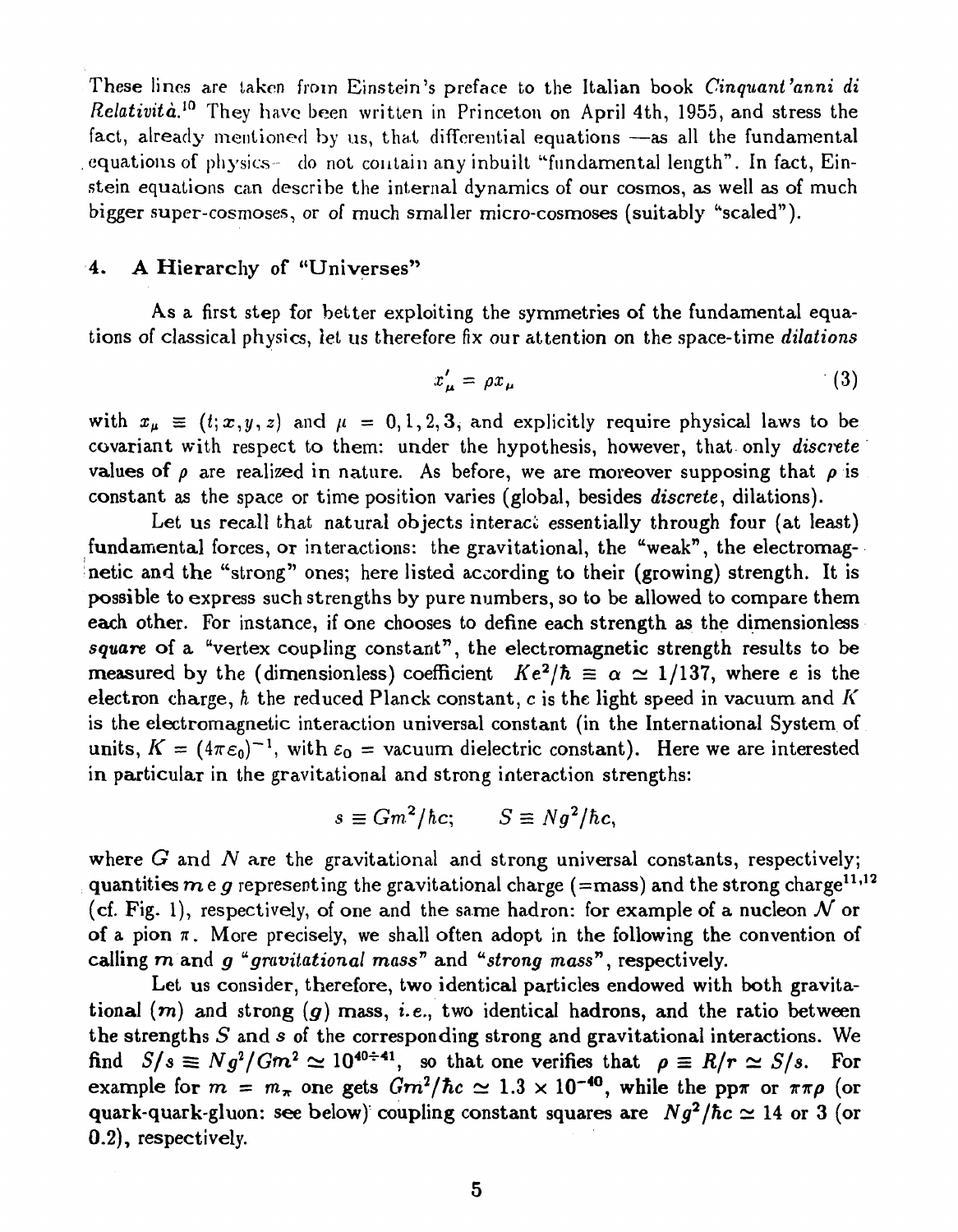Already at this point, we can make some simple remarks. First of ail, let us notice that, *if we put* conventionally  $m \equiv g$ , then the strong universal constant N becomes

$$
N \simeq \rho G \approx h c / m_{\pi}^2. \tag{4}
$$

ل ځ

On the contrary, if we choose units such that  $[N] = [G]$  and moreover  $N = \{$  $G = 1$ , we obtain  $g = m\sqrt{\rho}$  and, more precisely (with  $n = 2$  or  $n = 3$ ),

$$
g_o = g/n \simeq \sqrt{\hbar c/G} \equiv \text{Planck mass},
$$

which tells us that —in suitable units— the so-called "Planck mass" is nothing but the *magnitude* of the rest strong-mass {= strong charge] of a typical hadron, or rather of quarks.<sup>11</sup>

From this point of view, we should *not* expect the "micro black-holes" (with masses of the order of the Planck mass), predicted by various Authors, to exist; in fact, we *already* know of the existence of quarks, whose *strong charges* are of the order of the Planck mass (in suitable units). Moreover, the fact —well known in standard theories— that gravitational interactions become as strong as the "strong" ones for masses of the order of the Planck mass does simply mean in our opinion that the *strong gravity* field generated by quarks inside hadrons (strong micro-universes) is nothing but the strong nuclear field.

#### S. "Strong **Gravity"**

A consequence of what stated above is that inside a hadron (i.e., when we want to describe strong interactions among hadron constituents) it must be possible to adopt the same Einstein equations which are used for the description of gravitational interactions inside our cosmos; with the only warning of scaling them down, that is, of suitably *scaling,* together with space distances and time durations, also the gravitational constant  $G$  (or the masses) and the cosmological constant  $\Lambda$ .

Let us now recall that Einstein's equations for gravity do essentially state the equality of two tensorial quantities: the first describing. the geometry (curvature) of space-time, and the second —that we shall call "matter tensor",  $GT^{\mu\nu}$ — describing the distribution of matter:

$$
R_{\mu\nu} - \frac{1}{2}g_{\mu\nu}R^{\rho}_{\rho} - \Lambda g_{\mu\nu} = -kGT_{\mu\nu}; \qquad [k \equiv \frac{8\pi}{c^4}]. \qquad (5)
$$

As well-known,  $G \simeq 6.7 \times 10^{-11} \text{m}^3/(\text{kg} \times \text{s}^2)$ , while  $\Lambda \approx 10^{-52} \text{m}^{-2}$ .

Inside a hadron, therefore, equations of the same form will hold, except that instead of *G* it will appear (as we already know) quantity  $N \approx hc/m_\pi^2$  and instead of  $\Lambda$  it will appear the "strong cosmological constant" (or "hadronic constant")  $\lambda$ :

$$
N \equiv \rho_1 G; \qquad \lambda \equiv \rho^2 \Lambda; \qquad \rho_1 \approx \rho, \qquad (6)
$$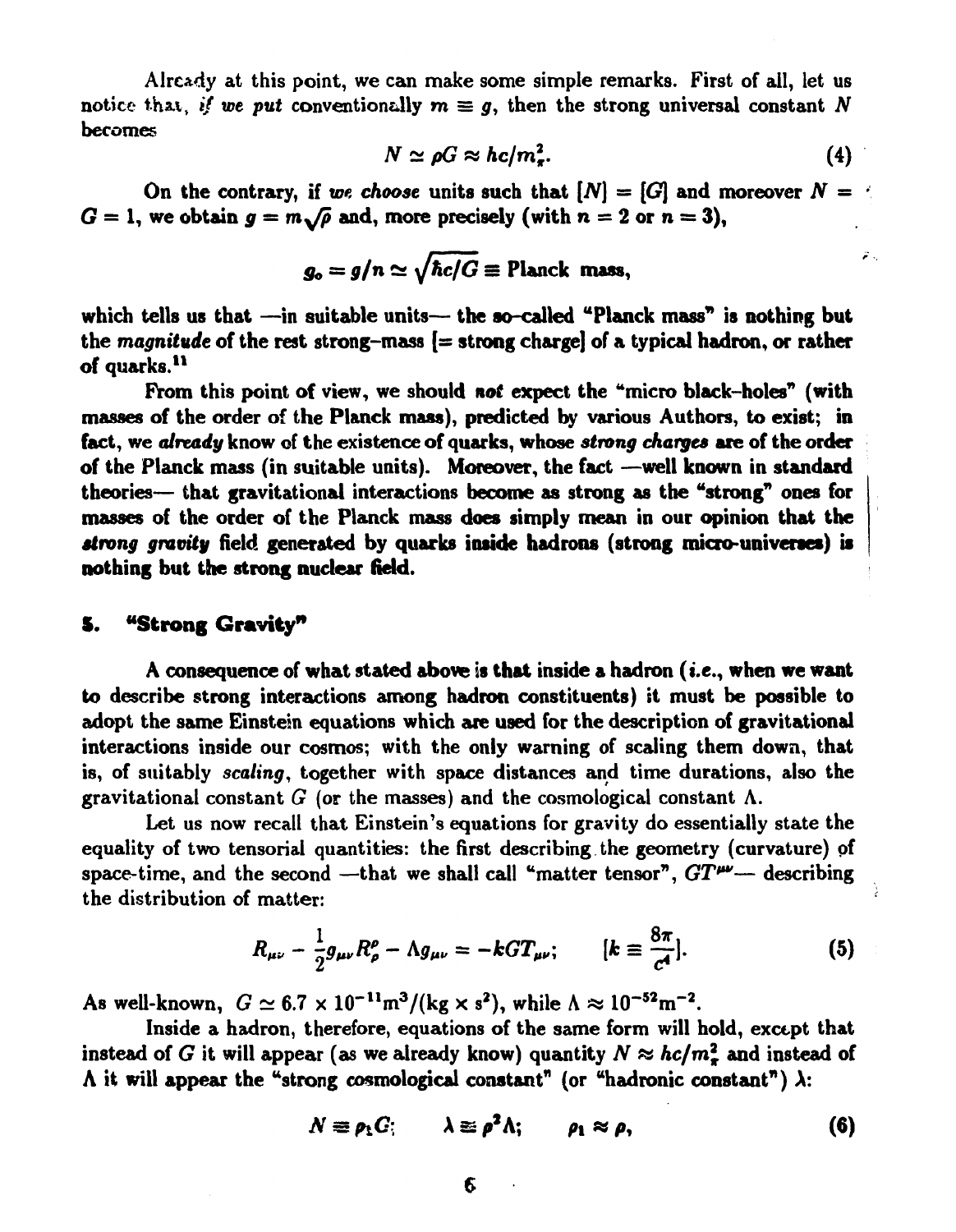so that  $\lambda \simeq 10^{30} \text{m}^{-2} = (1 \text{ fm})^{-2}$ , or  $\lambda^{-1} \approx 0.1$  barn.

For brevity's sake, we shall call  $S_{\mu\nu} \equiv N T_{\mu\nu}$  the "strong matter tensor".

What precedes can be directly applied, with a satisfactory degree of approximation, to the case  $-$  for example— of the pion: *i.e.*, to the case of the cosmos/pion similarity. Almost as if our cosmos were a super-pion, with a super-quark (or "metagalaxy", adopting Ivanenko's terminology) of matter and one of anti-matter. Let us recall however that, as we already warned in Section 3, the parameter  $\rho$  can vary according to the particular cosmos and hadron considered. Analogously  $\Lambda$ , and therefore  $\lambda$ , can vary too: with the further circumstance that a priori also their *sign* can change, when varying the object (cosmos or hadron) taken into examination.

As far as  $\rho_1$  is concerned, an even more important remark has to be made. Let us notice that the gravitational coupling constant *Gm<sup>2</sup> /hc* (experimentally measured in the case of the interaction of two "tiny components" of our particular cosmos) should be compared with the analogous constant for the interaction of two tiny *components* (partons? partinos?) of the corresponding hadron, or rather of a particular constituent quark of its. That constant is unknown to us. We know however, for the simplest hadrons, the quark-quark-gluon coupling constant:  $Ng^2/\hbar c \simeq 0.2$ . As a consequence, the best value for  $\rho_1$  we can predict —up to now— for those hadrons is  $\rho_1 \simeq 10^{38} \div 10^{39}$  [and, in fact, 10<sup>38</sup> is the value which has provided the results most close to the experimental data]: a value that however will vary, let us repeat it, with the particular cosmos and the particular hadron chose for the comparison.

The already mentioned "large numbers" empirical relations, which link the micro- with the macro-cosmos, have been obtained by us as a *by-product* of our scaleddown equations for the interior of hadrons, and of the ordinary Einstein equations. Notice, once more, that our "numerology" connects the gravitational interactions with the strong ones, and *not* with the electromagnetic ones (as Dirac, instead, suggested). It is worthwhile noticing that strong interactions, as the gravitational —but differently from the electromagnetic ones,— are highly non-linear and then associable to *non*abelian gauge theories. One of the purposes of our theoretical approach consists, incidentally, in proposing an *ante litteram* geometrical interpretation of those theories.

Before going on, let us specify that the present *geometrization* of the strong field is justified by the circumstance that the "Equivalence principle" (which recognizes the identity, inside our cosmos, of inertial and gravitational mass) can be extended to the hadronic universe in the following way. The usual Equivalence principle can be understood, according to Mach, thinking of the inertia  $m<sub>I</sub>$  of a given body as due to its interaction with all the other masses of the universe: an interaction which in *our* cosmos is essentially gravitational; so that *m\* coincides with the gravitational mass:  $m_{\rm I} \equiv m_{\rm G}$ . Inside a "hadronic cosmos", however, the predominant interaction among its constituents is the strong one; so that the inertia  $m<sub>I</sub>$  of a constituent will coincide with its strong charge  $g$  (and not with  $m<sub>G</sub>$ ). We shall see that our generalization of the Equivalence principle will be useful for geometrizing the strong field not only inside a hadron, but also in its neighborhood.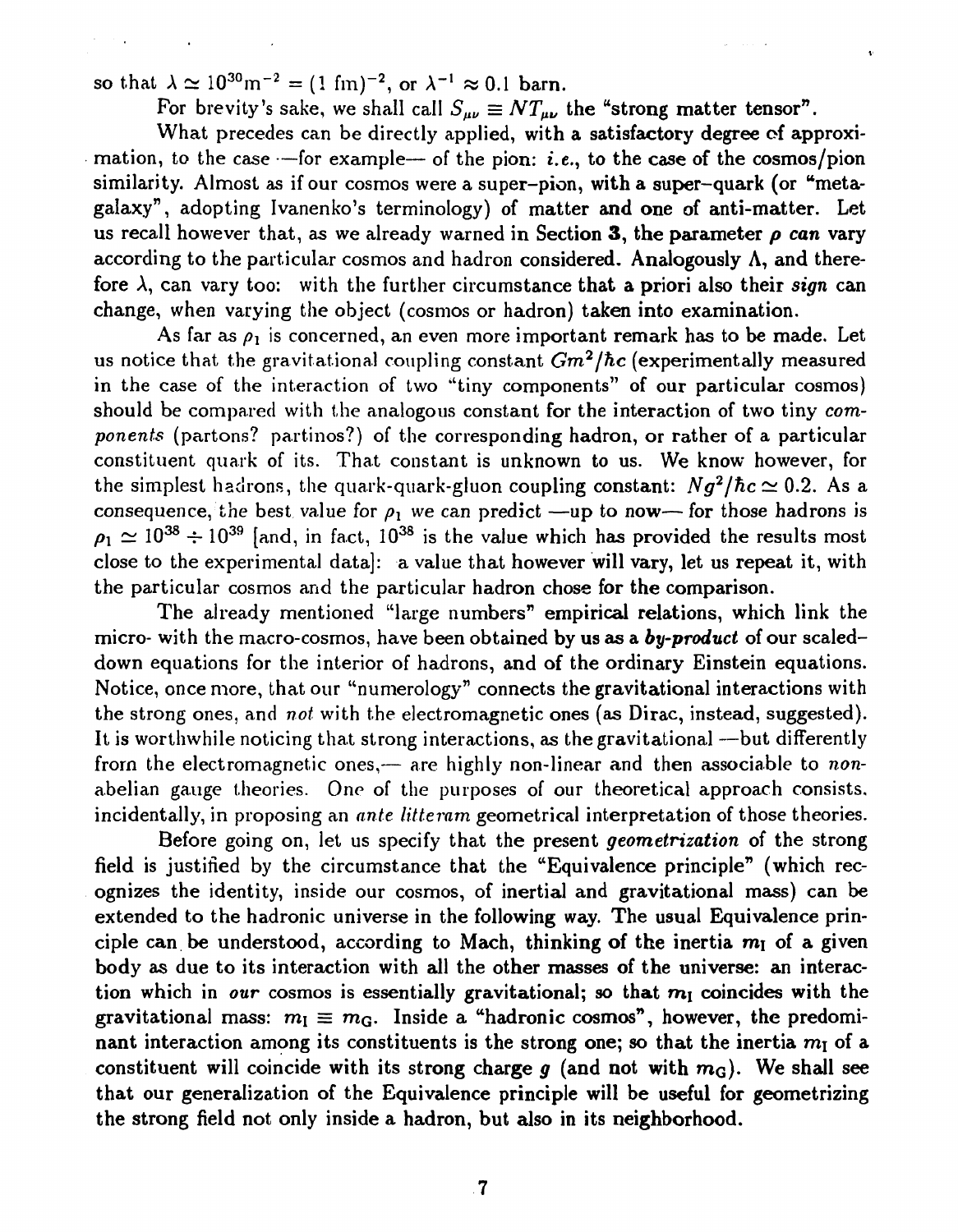Both for the cosmos and for hadrons, we shall adopt Friedmann-type models; taking advantage of the fact that they are compatible with the Mach Principle, and are embeddable in 5 dimensions.

#### 6. In the Interior of a Hadron

Let us see some *consequences* of oar Einstein-like equations, re-written for the strong field and therefore valid inside a hadron:

$$
R_{\mu\nu} - \frac{1}{2}g_{\mu\nu}R^{\rho}_{\rho} - \lambda g_{\mu\nu} = -kS_{\mu\nu}; \qquad [S_{\mu\nu} \equiv N T_{\mu\nu}]. \tag{7}
$$

In the case of a spherical constituent, that is to say of a spherically symmetric distribution  $g'$  of "strong mass", and in the usual Schwarzschild-deSitter  $r,t$  coordinates, the known geodesic motion equations for a small test-particle (let us call it a *parton,* with strong mass  $g''$ ) tell us that it will feel a "force" easy to calculate.<sup>3,13</sup> which for low speeds *[static limit:*  $v \ll c$ *]* reduces to the *(radial)* force:

$$
F = -\frac{1}{2}c^2g''(1 - \frac{2Ng'}{c^2r} + \frac{1}{3}\lambda r^2)(\frac{2Ng'}{c^2r^2} + \frac{2}{3}\lambda r).
$$
 (8)

Notice that, with proper care, also in the present case one can introduce a language in terms of "force" and "potential"; for example in Eq. 8 we defined  $F \equiv$  $g^{\prime\prime}d^2r/dt^2$ . In Fig. 2 the form is depicted of two typical potentials yielded by the present theory [cf. Eq. 8').

At "intermediate distances"  $-i.e.,$  at the newtonian limit— this force simply reduces to  $F \simeq -\frac{1}{2}c^2g''(2Ng'/c^2r^2 + 2\lambda r/3)$ , that is, to the sum of a newtonian term and of an elastic term *à la* Hooke. Let us notice that, in such a limit, the last expression is valid even when the test particle  $g^{\prime\prime}$  does *not* posses a small strong mass, but is —for example— a second quark. Otherwise, our expressions for *F* are valid only *approximately* when also  $g^r$  is a quark; nevertheless, they can explain some important features of the hadron constituent behaviour, both for small and for large values of r.

At very large distances, when  $r$  is of the same order of (or is greater than) the considered hadron radius  $[r \ge \sim 10^{-13} \text{ cm} \equiv 1 \text{ fm}]$ , whenever we confine ourselves to the simplest hadrons (and thus choose  $\Lambda \simeq 10^{30}$  m<sup>-2</sup>;  $N \simeq 10^{38 \div 39} G$ ), we end with an *attractive* radial force which is proportional to r:

$$
F \approx -g^n c^2 \lambda r/3. \tag{9}
$$

In other words, one naturally obtains a confining force (and a confining potential  $V \div r^2$ ) able a priori to explain the so-called *confinement* of the hadron constituents (in particular, of quarks). Because of this force, the motion of *g"* can be regarded in a first approximation as a harmonic motion; so that our *theory* can include the various and interesting results already found by different Authors for the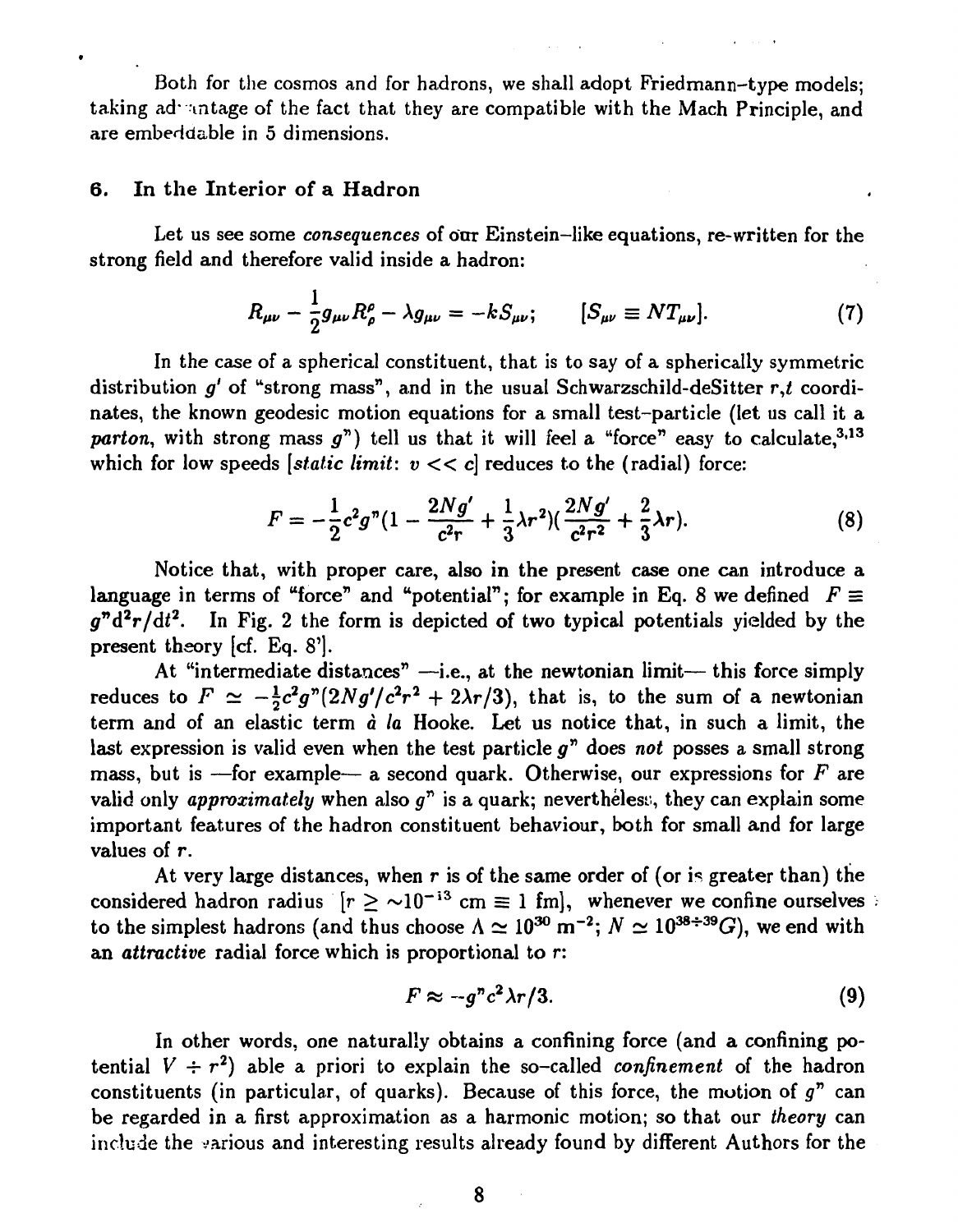nadronic properties —for instance, hadron mass spectra— just by *postulating* such a •notion.

Up to now we supposed  $\lambda$  to be positive. But it is worthwhile noticing that confinement is obtained also for negative values of  $\lambda$ . In fact, with less drastic approximations, for  $r \geq \sim 1$  fm one gets:

$$
F \approx -\frac{1}{3}g''c^2\lambda(r + \lambda r^3/3 - Ng'/c^2),\tag{9'}
$$

where, for r large enough, the  $\lambda^2$  term is dominating. Let us warn however that, when considering "not simple" hadrons (so that  $\lambda$ , and moreover N, may change their values), other terms can become important, like the newtonian one,  $-Ng'^2/r^2$ , or even the *constant* term  $+N\lambda g'^2/3$  which corresponds to a linear potential. Let us observe, finally, how this last equation predict that, for inter-quark distances of the order of 1 fm, two quarks have-to attract each other with a force of *some tons:* a quite huge force, especially when recalling that it should act between two extremely tiny particles (the *constituents* of mesons and baryons), whose magnitute would increase with the distance.

Let us pass to consider, now, *not* too big distances, always at the static limit. It is then important to add to the radial potential the usual "kinetic energy term" (or centripetal potential),  $(J/g<sup>n</sup>)<sup>2</sup>/2r<sup>2</sup>$ , in order to account for the orbital angular momentum of  $g''$  with respect to  $g'$ . The effective potential<sup>13</sup> between the two constituents  $g', g''$  gets thus the following form

$$
V_{\text{eff}} = \frac{1}{2}g''c^2[2(\frac{Ng'}{c^2})^2\frac{1}{r^2} - \frac{2Ng'}{c^2}\frac{1}{r} - \frac{2\lambda Ng'}{3c^2}r + \frac{\lambda}{3}r^2 + \frac{1}{2}(\frac{\lambda}{3})^2r^4] + \frac{(J/g'')^2}{2r^2}, \qquad (8')
$$

which, in the region where GR reduces essentially to the newtonian theory, simplifies into:

$$
V_{\text{eff}} \approx -N g' g''/r + (J/g'')^2/2r^2.
$$

In such a case the test particle  $g^r$  can set itself (performing a circular motion, for example: and in Section 7 we shall give more details) at a distance  $r_{e}$  from the source-constituent at which V is minimum; *i.e.*, at the distance  $r_e = J^2/Ng'g''^2$ . At this distance the "effective force" vanishes. Thus we meet, at short distances, the phenomenon known as *asymptotic freedom:* For not large distances (when the force terms proportional to  $r$  and to  $r<sup>3</sup>$  become negligible), the hadron constituents behave as if they were (almost) free. If we now extrapolated, somewhat arbitrarily, the expression for  $r_e$  to the case of two quarks [for example,  $|g'| = |g''| = g_o \simeq \frac{1}{3} m_{\rm pl}$ ], we would obtain the preliminary estimate  $r_e \approx \frac{1}{100}$  fm. Vice-versa, by supposing for instance in the case of baryons, with  $g \equiv m \simeq m_p$  and  $N \simeq 10^{40}$ *G*— that the equilibrium radius *re* be of the order of a hundredth of a fermi, one would get the Regge-like relation  $J/\hbar \simeq m^2$  (where m is measured in GeV/ $c^2$ ).

Let us perform these calculations again, however, by using the *complete* expression of  $V_{\text{eff}}$ . First of all, let us observe that it is possible to evaluate the radius at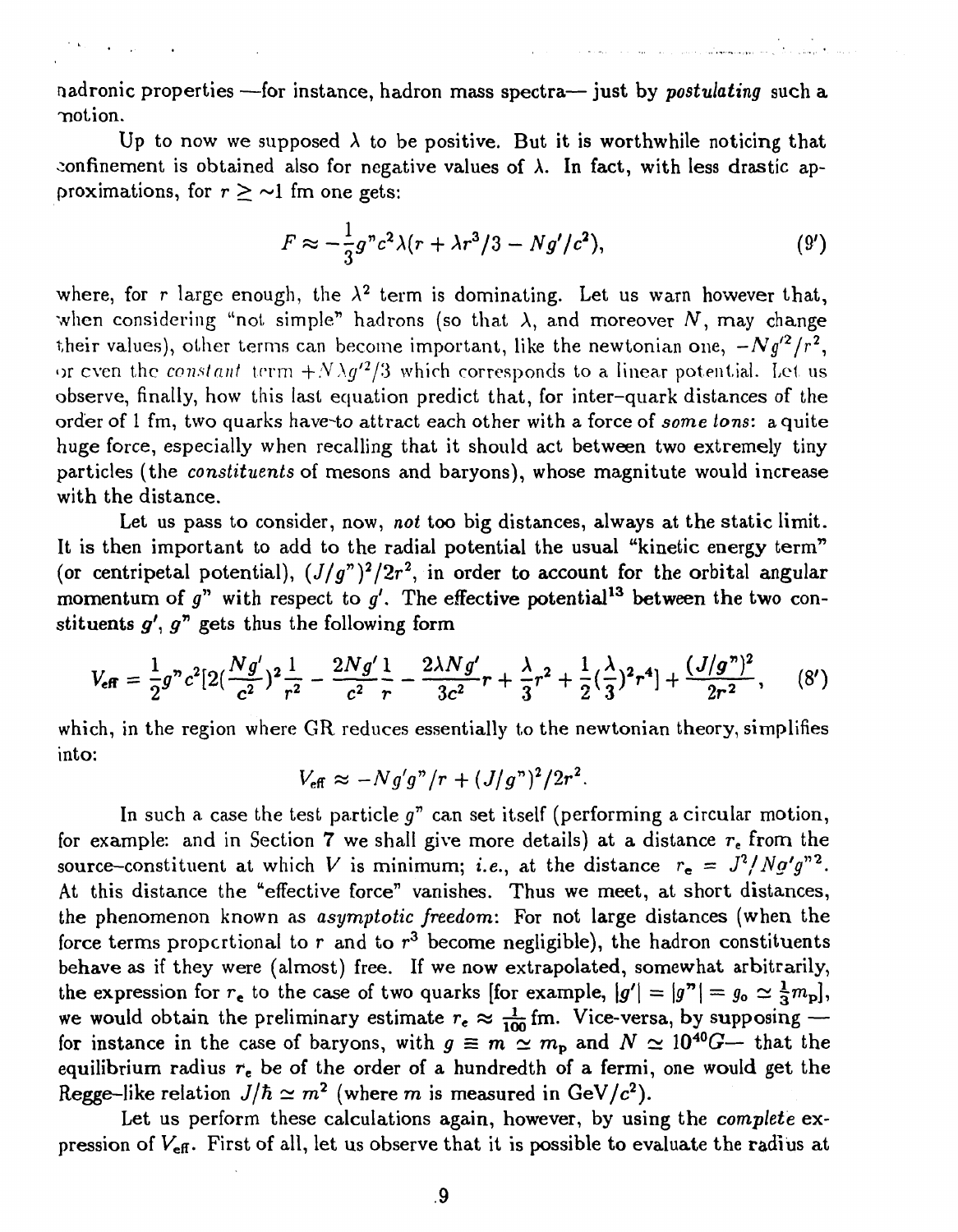which the potential reaches its minimum also in the case  $J = 0$ . By extrapolation to the case of the simplest quarks [for which  $Ng^2/\hbar c \simeq 0.2$ ], one finds always at least one solution,  $r_e \approx 0.25$  fm, for  $\lambda$  positive and of the order of  $10^{30}$  m<sup>-2</sup>. Passing to the case  $J = \hbar$  (which corresponds classically to a speed  $v \simeq c$  for the moving quark), we obtain under the same hypothesis the value

$$
r_{\rm e}\simeq 0.9~{\rm fm}.
$$

Actually, for positive  $\lambda$  it exists the above solution *only*. For negative values of  $\lambda$ , however, the situation is more complex; let us summarize it in the case of the *N* and  $|\lambda|$  values adopted by us. One meets —again— at least one solution, which for  $J = 0$ takes the simple analytic form  $r_e^3 = 3Ng'/c^2|\lambda|$ .

More precisely, for  $\lambda = -10^{30} \text{m}^{-2}$  one finds the values 0.7 and 1.7 fm, in correspondence to  $J = 0$  and  $J = 1$ ; values that however become 0.3 and 0.6 fm, respectively, for  $\lambda = -10^{29}$ m<sup>-2</sup>. In the  $J = 0$  case, at last, two *further* solutions are met, the smaller one [for  $\lambda = -10^{30}$  m<sup>-2</sup>] being once more  $r_e \simeq 0.25$  fm.

By recalling that *mesons are* made up of two quarks (q, q), our approach suggests for mesons in their ground state —when  $J = 0$ , at least— the model of two quarks *oscillating* around an equilibrium position. It is rather interesting to notice that for small oscillations (harmonic motions in space) the dynamical group would then be SU(3). It is interesting to notice, too, that the value  $m_o = h\nu/c^2$ , corresponding to the frequency  $\nu = 10^{23}$  Hz, yields the pion mass:  $m_o \simeq m_{\pi}$ .

Analogous results have to hold, obviously, for our cosmos (or, rather, for the cosmoses which are "dual" to the hadrons considered).

#### 7. The Strong Coupling Constant

Here we want to add just that, in the case of a spherically symmetric, static metric (and in the coordinates in which it is diagonal), the Lorentz factor is proportional to  $\sqrt{g_{oo}}$ , so that the *strong coupling constant*  $\alpha_S \equiv S$  in our theory<sup>14</sup> assumes the form:<sup>15</sup>

$$
\alpha_{\rm S}(r) \simeq \frac{N}{\hbar c} \frac{g'_{\rm o}^2}{1 - 2N g'_{\rm o}/c^2 r + \lambda r^2/3},\tag{10}
$$

since the strong mass  $g<sup>n</sup>$  depends on the speed:

$$
g'' = \frac{g''_{o}}{\sqrt{g_{oo}}} = \frac{g''_{o}}{\sqrt{1 - 2Ng'_{o}/r + \lambda r^{2}/3}},
$$
\n(11)

so as the ordinary relativistic mass does. The behaviour of our "constant"  $\alpha_S(r)$  is analogous to that one of the perturbative coupling constant of the "standard theory" (QCD): that is to say,  $\alpha_S(r)$  decreases as the distance r decreases, and increases as it increases, once more justifying both confinement and "asymptotic freedom". Let us recall that, when<sup>15</sup>  $g''_o = g'_o$ , the definition of  $\alpha_S$  is  $\alpha_S \equiv S = N g'^2 / \hbar c$ .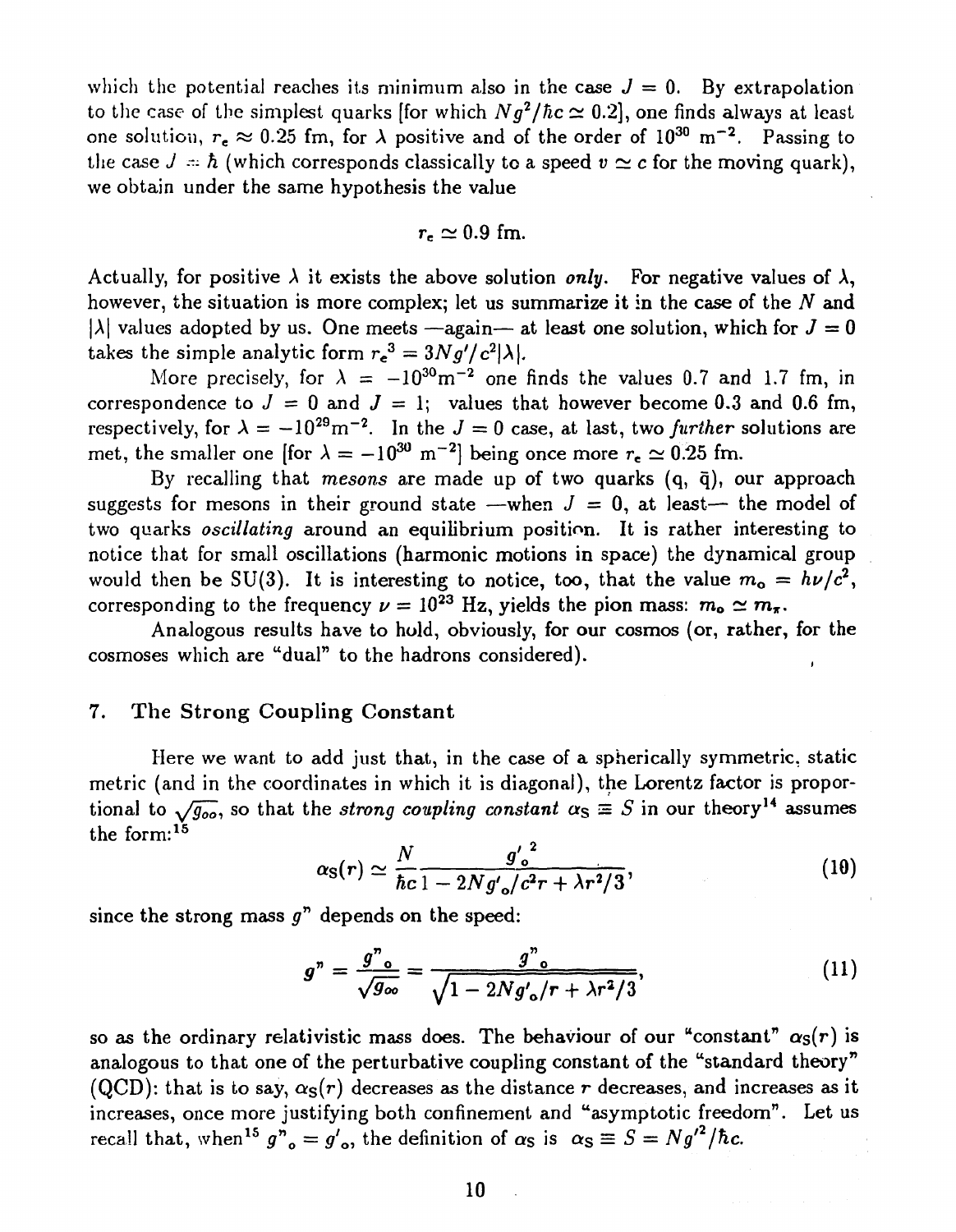Since the Schwarzschild-like coordinates  $(t; r, \theta, \varphi)$  do not correspond, as is veil known, to any real observer, it is interesting from the *physical* point of view o pass to the local coordinates  $(T; R, \theta, \varphi)$  associated with observers who are *at •est* "with respect to the metric" at each point  $(r, \theta, \varphi)$  of space:  $dT \equiv \sqrt{g_{tt}}dt$ ;  $\hat{A} \equiv \sqrt{-g_{rr}} dr$ , where  $g_{tt} \equiv g_{\omega0}$  and  $g_{rr} \equiv g_{11}$ . These "local" observers measure i speed  $U \equiv dR/dT$  (and strong masses) such that  $\sqrt{g_{tt}} = \sqrt{1 - U^2}$ , so that Eq. 11 issumes the transparent form

$$
g'' = \frac{g''}{\sqrt{1 - U^2}}.\tag{11'}
$$

Once calculated (thanks to the geodesic equation) the speed *U* as a function of r, it is easy to find again, for example, that for negative  $\lambda$  the minimum value of  $U^2$ corresponds to  $r = \left[3Ng_o/|\lambda|\right]^{1/3}$ . While for positive  $\lambda$  we get a similar expression, i.e.,  $r_o \equiv [6Ng_o/\lambda]^{1/3}$ , which furnishes a limiting (*confining*) value of r, which cannot be reached by any of the constituents.

Let us finally consider the case of a geodesic circular motion, as described by the "physical" observers, *i.e.,* by our local observers (even if we find it convenient to express everything as a function of the old Schwarzshild-deSitter coordinates). If *a* is the angular momentum per unity of strong rest-mass, in the case of a test-quark in motion around the source-quark, we meet the interesting relation  $g'' = g'_{\alpha} \sqrt{1 + a^2/r^2}$ , which allows us to write the strong coupling constant in the particularly simple form<sup>14</sup>

$$
\alpha_{\rm S} \simeq \frac{N}{\hbar c} g'_{\rm o}(1 + \frac{a^2}{r^2}).\tag{10'}
$$

We can now observe, for instance, that —if  $\lambda < 0$ — the specific angular momentum *a* vanishes in correspondence to the customary geodesic  $r \equiv r_{qq}$  =  $[3Ng'_{o}/|\lambda|]^{1/3}$ ; in this case the test-quark can remain *at rest*, at a distance  $r_{qq}$  from the source-quark. With the "typical" values  $\rho = 10^{41}$ ;  $\rho_1 = 10^{38}$ , and  $g'_{\rho} = m_p / 3 \simeq 313$ MeV/ $c^2$ , we obtain  $r_{qq} \simeq 0.8$  fm.

#### 8. Outside a Hadron. Strong Interactions **among Hadrons**

From the "external" point of view, when describing the interactions among hadrons (as they appear to us in *our* space), we are in need of *new* field equations able to account for both the gravitational and strong field which surround a hadron. We need actually a *bi-scale* theory [Papapetrou], in order to study for example the motion in the vicinity of a hadron of a test-particle possessing both gravitational and strong mass.

What precedes suggests —as a first step— to represent the strong field around a source-hadron by means of a tensorial field,  $s_{\mu\nu}$ , so as it is tensorial (in GR) the gravitational field  $e_{\mu\nu}$ . Within our theory,<sup>3,2,1</sup> Einstein gravitational equations have been actually *modified* by introducing, in the neighborhood of a hadron, a strong deformation  $s_{\mu\nu}$  of the metric, acting only on objects having a strong charge *(i.e.,* an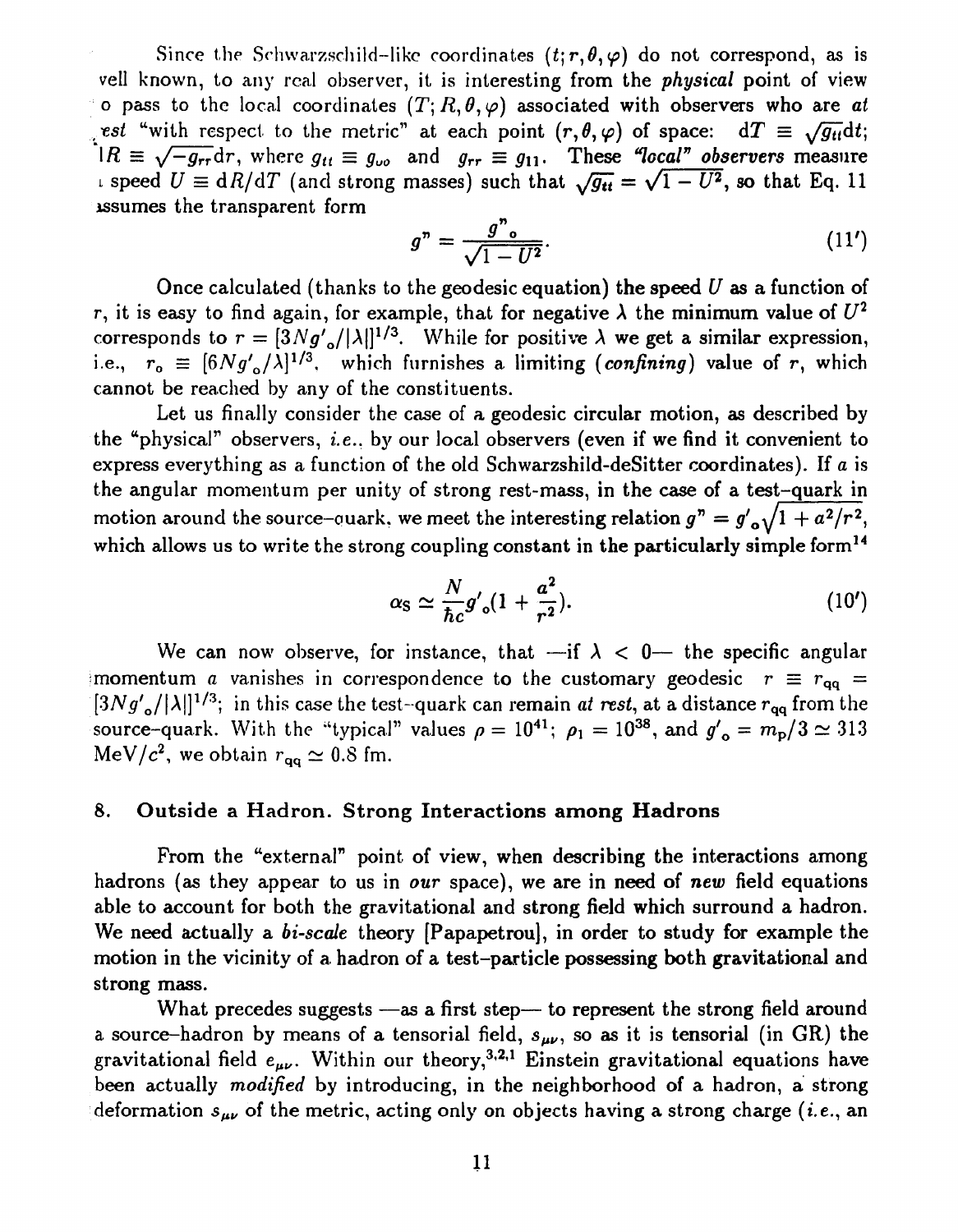intrinsic "scale factor"  $f \approx 10^{-41}$ ) and not on objects possessing only a gravitational charge (*i.e.*, an intrinsic scale factor  $f \approx 1$ ). Outside a hadron, and for a "testparticle" endowed with both the charges, the *new* field equations are:

$$
R_{\mu\nu} + \lambda s_{\mu\nu} = -\frac{8\pi}{c^4} \left[ S_{\mu\nu} - \frac{1}{2} g_{\mu\nu} S^{\rho}_{\rho} \right]. \tag{12}
$$

They reduce to the usual Einstein equations far from the source-hadron, because they *imply* that the strong field exists only in the very neighborhood of the hadron: namely that (in suitable coordinates)  $s_{\mu\nu} \to \eta_{\mu\nu}$  for  $r >> 1$  fm. Linear approximation: - For distances from the source-hadron  $r \geq \sim 1$  fm, when our new field equations can be linearized, the total metric  $g_{\mu\nu}$  can be written as the *sum* of the two metrics  $s_{\mu\nu}$  and  $e_{\mu\nu}$ ; or, more precisely (in suitable coordinates):

$$
2g_{\mu\nu}=e_{\mu\nu}+s_{\mu\nu}\simeq\eta_{\mu\nu}+s_{\mu\nu}.
$$

Quantity  $s_{\mu\nu}$  can then be written as  $s_{\mu\nu} \equiv \eta_{\mu\nu} + 2h_{\mu\nu}$ , with  $|h_{\mu\nu}| << 1$ ; so that  $g_{\mu\nu} \simeq \eta_{\mu\nu} + h_{\mu\nu}$  (where, let us repeat,  $h_{\mu\nu} \to 0$  per  $r >> 1$  fm). For the sake of simplicity, we are in addition confining ourselves to the case of positive  $\lambda$  [on the contrary, if  $\lambda < 0$ , we should<sup>13</sup> put  $s_{\mu\nu} \equiv \eta_{\mu\nu} - 2h_{\mu\nu}$ .

One of the most interesting results is that, at the static limit (when only  $s_{\infty} \neq 0$ and the strong field becomes a scalar field), we get that  $V = h_{\infty} = \frac{1}{2}(s_{\infty} - 1) = g_{\infty} - 1$ is exactly the *Yukawa potential:* 

$$
V = -g \frac{\exp[-\sqrt{2|\lambda|r}]}{r} \simeq -\frac{g}{r} \exp[\frac{-m_{\pi}r c}{\hbar}], \qquad (13)
$$

with the correct coefficient —within a factor 2— also in the exponential.<sup>3,2,1</sup> Intense field approximation: - Let us consider the source-quark as an *axially*  symmetric distribution of strong charge *g:* the study of the metrics in its neighborhood will lead us to consider a Kerr-Newman-deSitter (KNdS)-like problem and to look for solutions of the type *"strong* KNdS black holes". We find that —from the "external" point of view-hadrons can be associated with the above mentioned "strong black*holes*" (SBH), which result to have radii  $r_s \approx 1$  fm.

For  $r \rightarrow r_S$ , that is, when the field is very intense, we can perform the approximation just "opposite" to the linear one, by assuming  $g_{\mu\nu} \simeq s_{\mu\nu}$ . We obtain, then, equations which are essentially identical with the "internal" ones [which is good for the matching of the hadron interior and exterior!]; a consequence being that what we are going to say can be valid also for *quarks,* and not only for hadrons. Before going on, let us observe that  $\lambda$  can *a priori* take a certain sign outside a hadron, and the opposite sign inside it. In the following we shall confine ourselves to the case  $\lambda < 0$ for simplicity's sake.

In general for negative  $\lambda$  one meets<sup>14</sup> three "strong horizons", *i.e.*, three values of  $r_S$ , that we shall call  $r_1$ ,  $r_2$ ,  $r_3$ . If we are interested in hadrons which are *stable* 

متصادر والمستحدث والمتحدث والمستحدث والمتحدث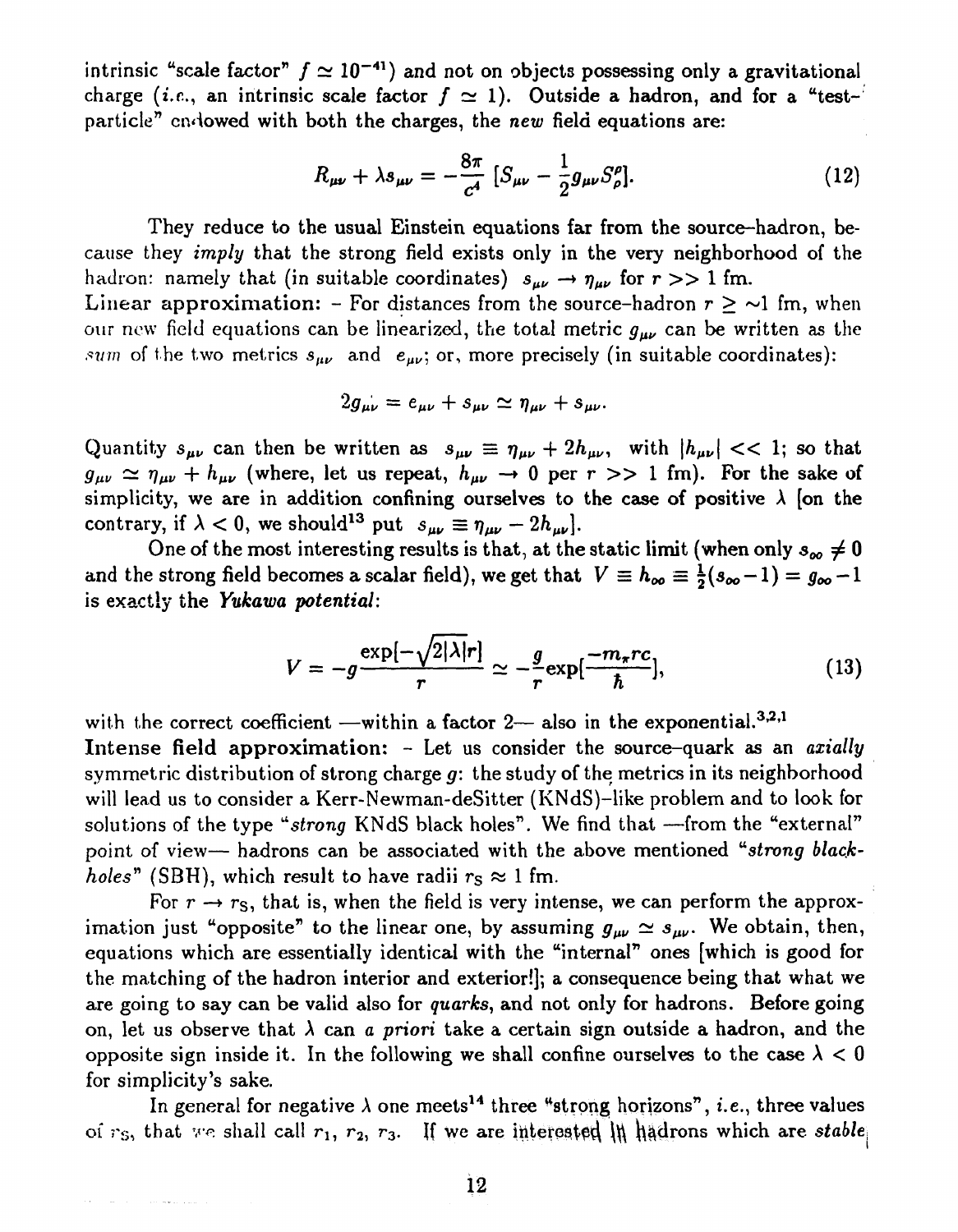vith respect to the strong interactions, we have to look for those solutions for which he SBH Temperature<sup>16</sup> [= strong field strength at its surface] almost vanishes. It s worth noticing that the condition of a vanishing field at the SBH surface implies he coincidence of two, or more, strong horizons;<sup>3,14,16</sup> and that such coincidences mply in their turn some "Regge-like" relations among  $m$ ,  $\lambda$ ,  $N$ ,  $q$  and  $J$ , if  $m$ , /, *J* are —now— mass, charge and *intrinsic angular momentum* of the considered nadron, respectively. More precisely, if we choose a priori the values of q, J,  $\lambda$  and N, then our theory yields mass and *radius* of the corresponding stable hadron. Our theoretical approach is, therefore, a rare example of a formalism which can yield —at least a priori— the *masses* of the stable particles (and of the quarks themselves).

#### 9. Mass Spectra

We arrived at the point of checking whether and how our approach can yield the values of the hadron masses and radii: in particular for hadrons stable with respect to strong interactions; one can guess a priori that such values will possess the correct order of magnitude. Several calculations have been performed by us, in particular for the meson mass spectra;<sup>13,14</sup> although they —because of our laziness with respect to numerical elaborations— are still waiting for being reorganized.

Here we quickly outline just some of the results. At first, let us consider the case of the simultaneous coincidence of all the *three* horizons  $(r_1 = r_2 = r_3 \equiv r_b)$ . We get a system of equations that  $-$ for example— rules out the possibility that intrinsic angular momentum (spin) *J* and electric charge *q* be simultaneously zero *[practically*  ruling out particles with  $J = 0$ ; it also implies the interesting relation  $\lambda^{-1} \simeq 2r_h^2$ ; and finally it admits (real and positive) solutions only for *low* values of J, the upper limit of the spin depending on the chosen parameters.

The values we obtained for the (small) radii and for the masses suggest that the *"triple coincidences"* represent the case of *quarks.* The basic formulae for the explicit calculations are the following.<sup>14</sup> First of all, let us put  $N = \rho_1 G$ , so that  $g \equiv m$ . Let us then define, as usual,  $Q^2 \equiv Nq^2/Kc^4$ ;  $a \equiv J/mc$ ;  $M \equiv Nm/c^2$ , and moreover  $\delta \equiv 1 + \lambda a^2/3$ . Then, the radii of the stable particles (quarks, in this case) are given by the *simple* equation  $r = 3M/2\delta$ ; but the masses are given by the solution of a system of two Regge-like relations:  $9M^2 = -2\delta^3/\lambda$ ;  $9M^2 = 8\delta(a^2 + Q^2)$ .

The cases of "*double coincidence*", that is, of the coincidence of two (out of three) horizons only, seem to be able to describe stable baryons and mesons. The fundamental formulae become, however, more complex.<sup>14</sup> Let us define  $\eta \equiv a^2 + Q^2$ ;  $\sigma \equiv \delta^2 + 4\lambda \eta$ ;  $Z \equiv 3\delta^2 - 4\lambda \delta \eta + 18\lambda M^2$ . The stable hadron's radii are then given by the relation  $r \equiv 3M\sigma/Z$ ; while the masses are given by the non simple equation  $9M^2\sigma(\delta\sigma - Z) + 2\eta Z^2 = 0$ , which relates M with a, Q and  $\lambda$ . Of course, some simplifications are met in particular cases. For example, when  $\lambda = 0$ , we get the Regge-like relation:

$$
M^2 = a^2 + Q^2, \tag{14}
$$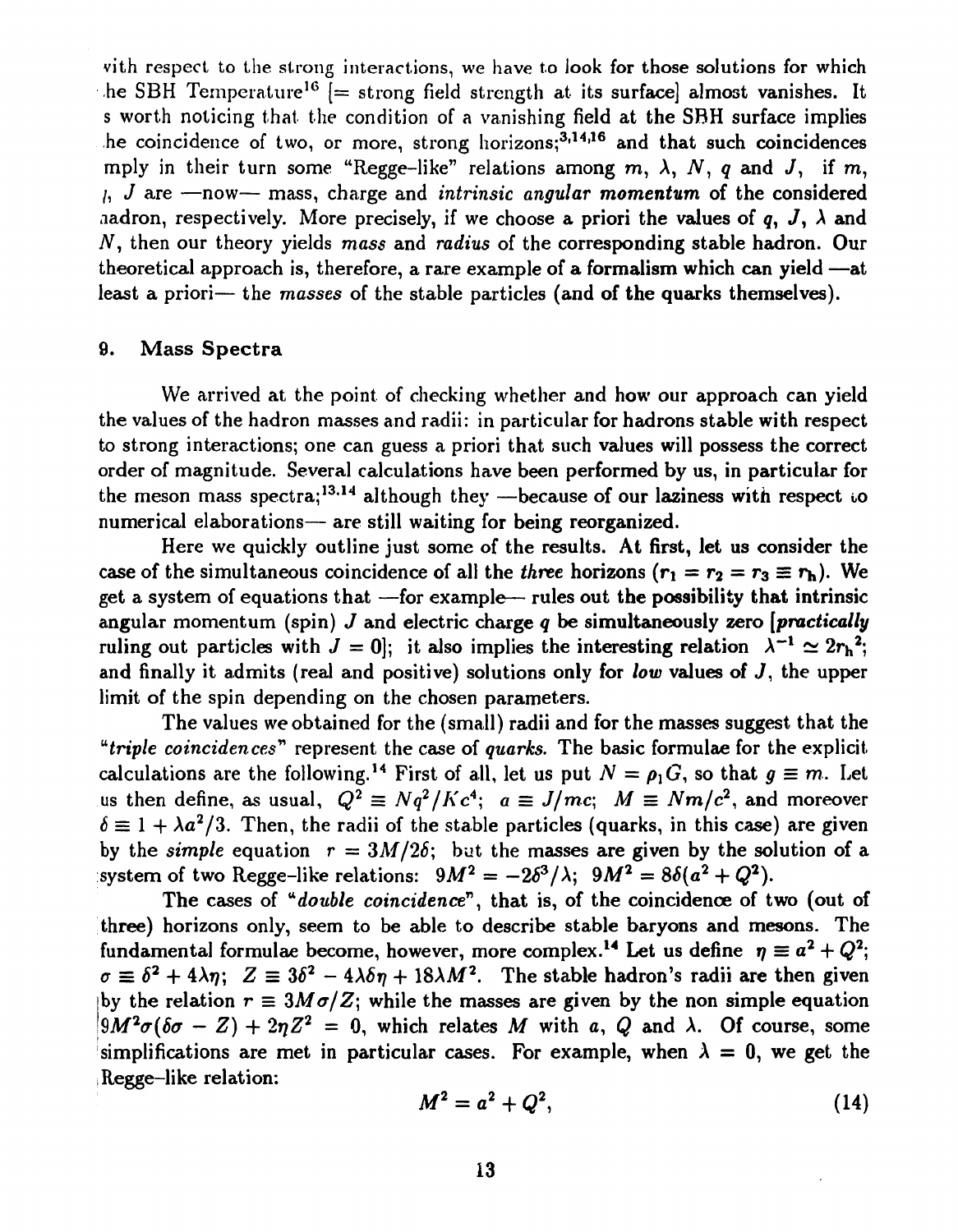which —when *q* is negligible— becomes  $M^2 = cJ/G$ , that is [with  $c = G = 1$ ]:

$$
m^2 = J. \tag{14'}
$$

On the contrary, when  $J = 0$ , and q is still negligible, we obtain [always with  $c =$  $G = 1$ :

$$
9m^2 = -\lambda^{-1}.\tag{15}
$$

Also in the cases of "triple coincidence" simple expressions are found, when  $|\lambda a^2|$  << 1. Under such a condition, one meets the simple system of two equations:

$$
9M^2 \simeq 8(a^2 + Q^2); \qquad 9m^2 \simeq -2\lambda^{-1}, \tag{16}
$$

where the second relation is written with  $c = G = 1$ .

All the "geometric" evaluations of this Section 9 are referred —as we have seen— only to *stable* hadrons *(i.e., to hadrons corresponding to SBHs with* "temperature"  $T \simeq 0$ ), because we do not know of general rules associating a temperature  $T$  with the many *resonances* experimentally discovered (which will correspond<sup>1,2,3</sup> to temperatures *of the order* of 10<sup>12</sup>K, if they have to "evaporate" in times of the order of  $10^{-23}$ s). Calculations apt at comparing our theoretical approach with experimental mass spectra (for mesons, for example) have been till now performed, therefore, by making recourse to the trick of inserting our inter-quark potential  $V_{\text{eff}}$ , found in Section 6, into a Schroedinger equation. Also such (many) calculations —kindly performed by our colleagues Prof. J.A. Roversi e Dr. L.A. Brasca-Annes of the "Gleb Wataghin" Physics Institute of the State University at Campinas (S.P., Brazil) have not yet been reordered! Here let us specify, nevertheless, that potential (8') has been inserted into the Schroedinger equation in spherical (polar) coordinates, which has been solved by a finite difference method.<sup>13</sup>

In the case of "Charmonium" and of "Bottomonium", for example, the results obtained (by adopting<sup>17</sup> for the quark masses the values  $m(\text{charm}) = 1.69 \text{ GeV}/c^2$ ;  $m(\text{bottom}) = 5.25 \text{ GeV}/c^2$  are the following (Fig. 2). For the states  $1 - {}^3s_1$ ,  $2 - {}^3s_1$ and  $3-3s<sub>1</sub>$  of Charmonium, we obtained the energy levels 3.24, 3.68 and 4.13 GeV, respectively. Instead, for the corresponding quantum states of Bottomonium, we obtained the energy levels 9.48, 9.86 and 10.14 GeV, respectively. The radii for the two fundamental states resulted to be  $r(c)=0.42$  fm, and  $r(b)=0.35$  fm, with  $r(c)$  r(b) [as expected from "asymptotic freedom"]. Moreover, the values of the parameters obtained by our computer fit are actually those expected:  $\rho = 10^{41}$  and  $\rho_1 = 10^{38}$  (just the "standard" ones) for Charmonium; and  $\rho = 0.5 \times 10^{41}$  and  $\rho_1 = 0.5 \times 10^{38}$  for Bottomonium.

The correspondence between experimental and theoretical results<sup>17</sup> is satisfactory, especially when recalling the approximations adopted (in particular, the one of treating the second quark  $g''$  as a test-particle).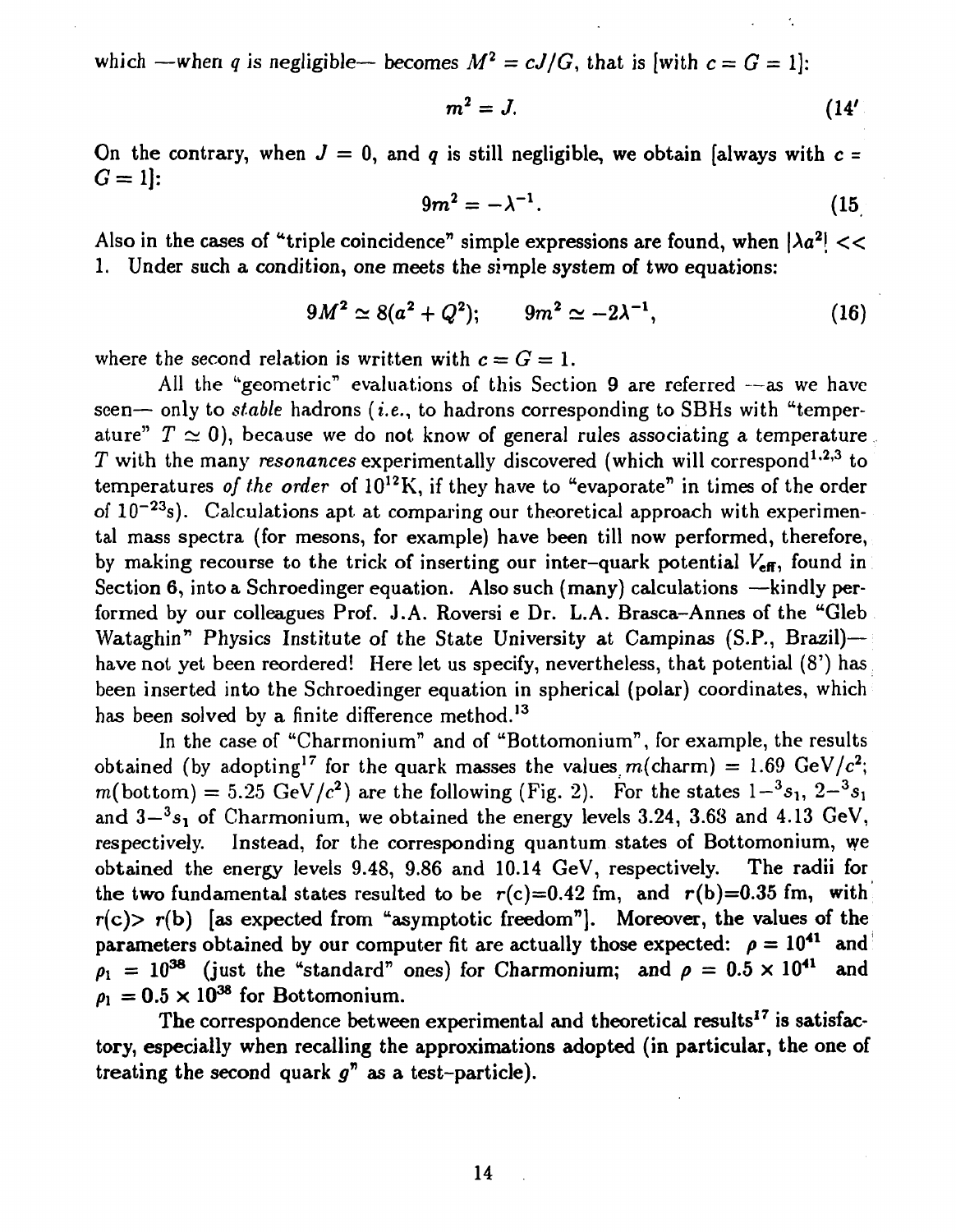

F. RECAMI et al.

 $-F_{3}$ , 1-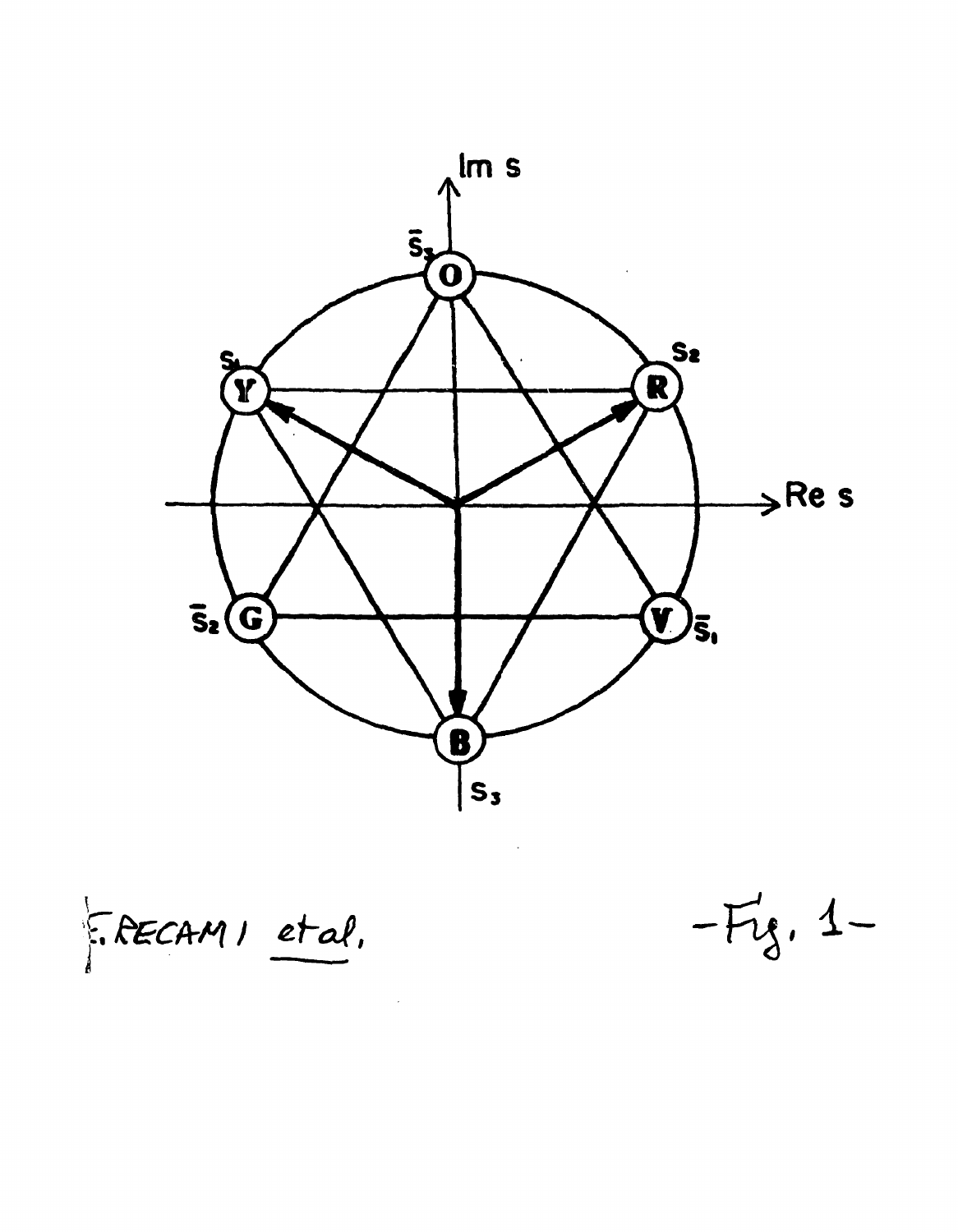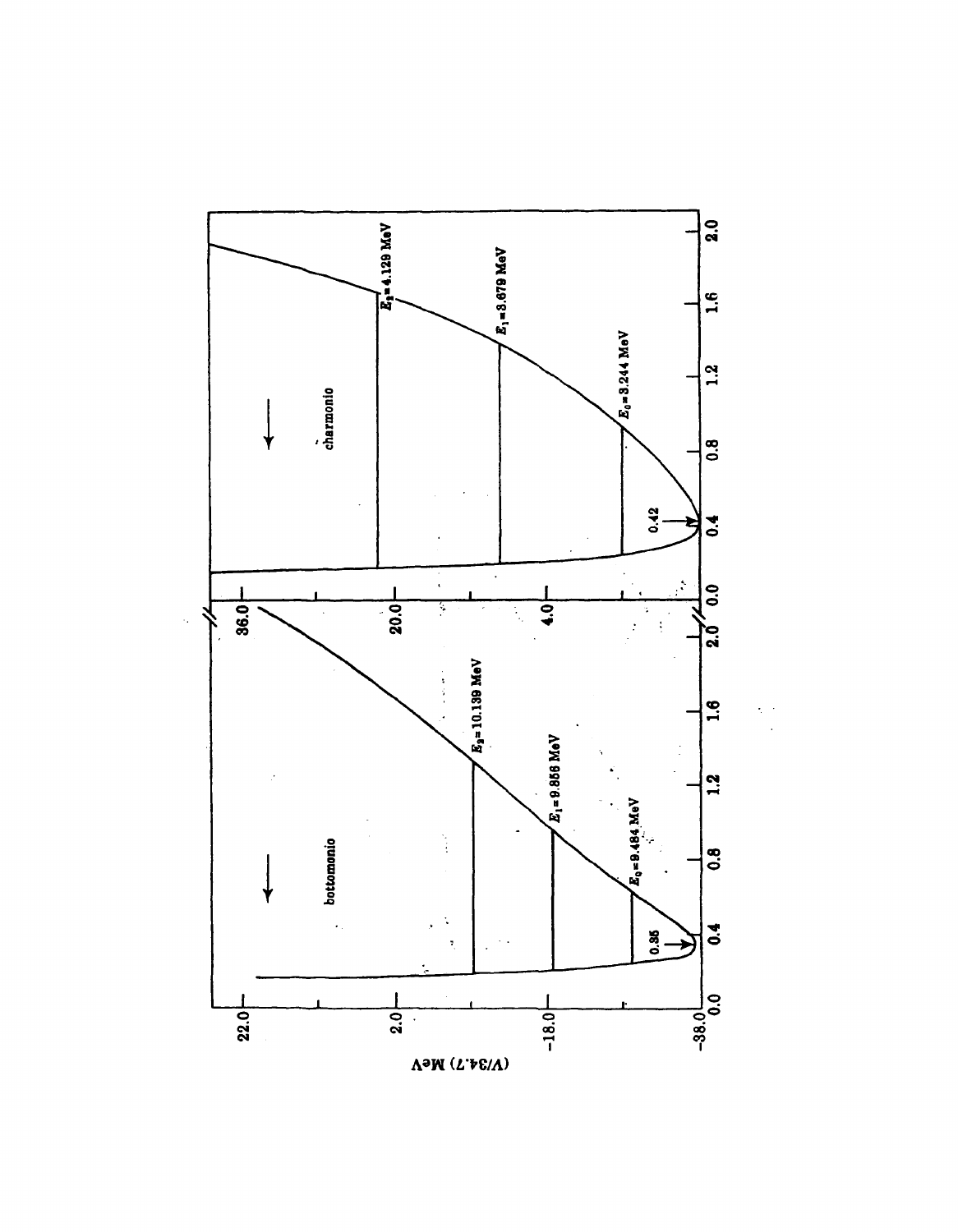#### > 10. Acknowledgements

The authors are grateful, for many useful discussions or for the kind collabpration offered over the years, to P.Ammiraju, L.A. Brasca-Annes, A. Bugini, P. Castorina, A. Garuccio, L. Lo Monaco, A. Italiano, G.D. Maccarrone, J.E. Maiorino, *I.* Mignani, M. Pavsic, J.A. Roversi, M. Sambataro, F. Selleri, A. Taroni, V. Tonini, ind —in particular— to P. Picchi, E.C. de Oliveira, S. Sambataro, Q. de Souza and M.T. Vasconselos. At last, one of us (FR) gratefully acknowledges a grant from the "Fondazione Bonino-Pulejo", Messina (Italy).

### Figure Captions

**I** 

Å

Fig. 1 - *"Coloured" quarks and their strong charge -* This scheme represents the complex plane<sup>3,12,13</sup> of the *sign s* of the quark strong-charges  $g_j$  in a hadron. These strong charges can have *three* signs, instead of two as in the case of the ordinary electric charge e. They can be represented, for instance, by  $s_1 = (i - \sqrt{3})/2$ ;  $s_2 = (i + \sqrt{3})/2$ ;  $s_3 = -i$ , which correspond to the arrows separated by 120° angles. The corresponding anti-quarks will be endowed with strong charges carrying the complex conjugate signs  $\bar{s}_1$ ,  $\bar{s}_2$ ,  $\bar{s}_3$ . The three quarks are represented by the "yellow"  $(Y)$ , "red"  $(R)$  and "blue"  $(B)$  circles; the three anti-quarks by the "violet" (V), "green"  $(G)$  and "orange"  $(0)$  circles. The latter are complementary to the former corresponding colors. Since in real particles the inter-quark forces are saturated, hadrons are white. The white colour can be obtained either with three-quark structures, by the combinations YRB or VGO (as it happens in baryons and antibaryons, respectively), or with two-quark structures, by the combinations YV or RG or BO [which are actually quark-antiquark combinations], as it happens in mesons and their antiparticles. See also note<sup>11</sup>.

Fig.  $2 - \ln$  this figure the shape is shown of two typical inter-quark potentials  $V_{\text{eff}}$  yielded by the present theoretical approach: cf. Eq. 8. We show also the theoretical energy–levels *calculated* for the  $1-^3s_1$ ,  $2-^3s_1$  e  $3-^3s_1$  states of "Bottomonium" and "Charmonium", respectively [by adopting for the *bottom* and *charm* quark the masses  $m(b)=5.25$  and  $m(c)=1.68$  GeV/ $c^2$ ]. The comparison with experience is satisfactory:<sup>17</sup> see Section 5.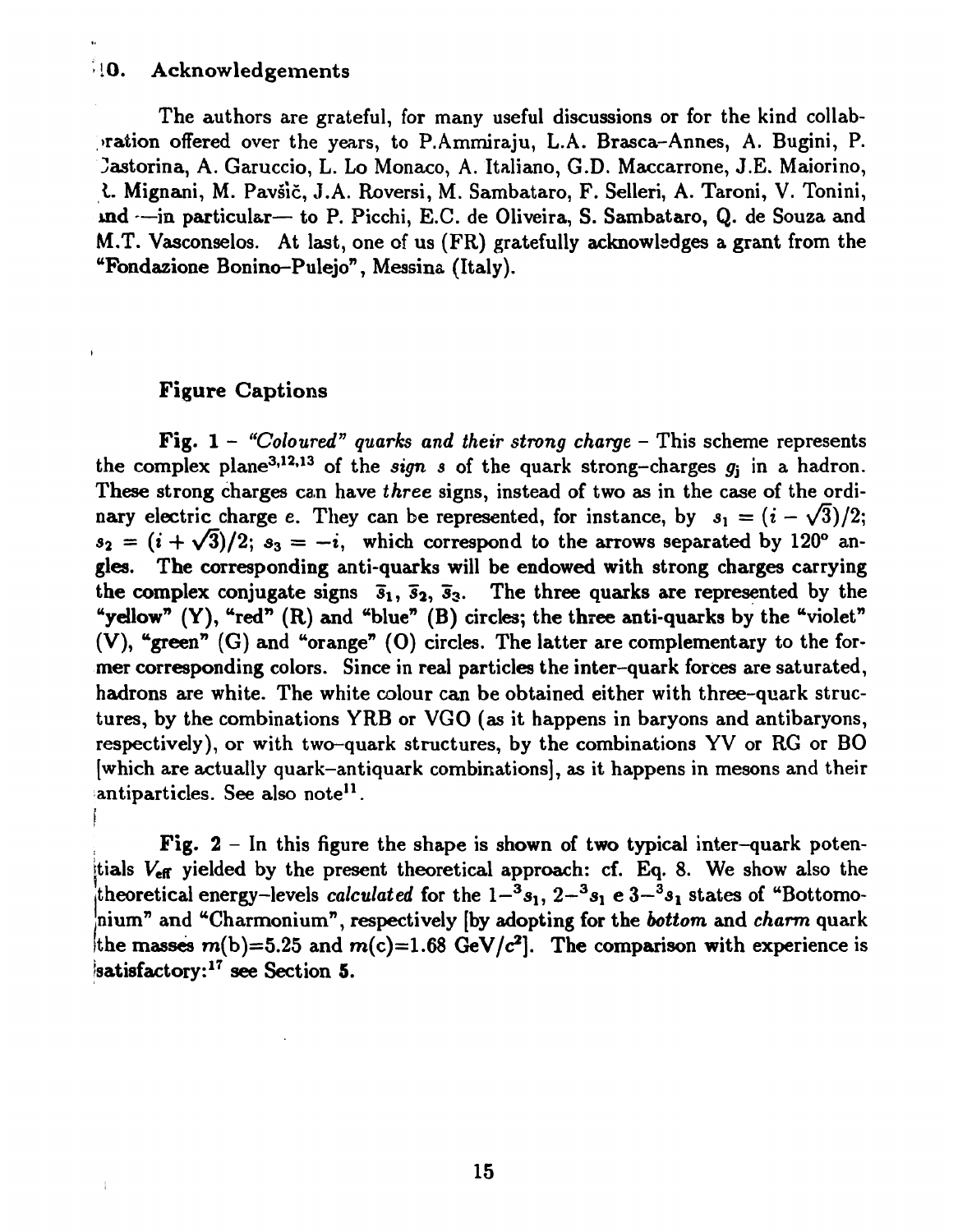### 11. References

- 1. See foi example A. Salam and D. Strathdee: *Phys. Rev.* D16 (1977) 266fc D18 (1978) 4596; A. Salam: in *Proceed. 19th Int. Conf. High-Energy Physic (Tokio,1918),* p.937; *Ann. N. Y. Acad. Set.* 294 (1977) 12; C. Sivaram and K.Í Sinha: *Phys. Reports* 51 (1979) 111; M.A. Markov: *Zh. Eksp. Teor. Fiz.* 51 (1966 878; E. Recami and P. Castorina: *Lett. Nuovo Cim.* 15 (1976) 347; R Mignani *ibidem* 16 (1976) 6; P. Caldirola, M. Pavsic and E. Recami: *Nuovo Cimento* B4Í. (1978) 205; *Phys. Lett.* A66 (197S) 9; P. Caldirola and E. Recami: *Lett. Nuovo Cim.* 24 (1979) 565; D.D. Ivanenko: in *Astrofísica e Cosmologia, Gravitazione, Quanti e Relatività - Centenário di Einstein,* edited by M. Pantaleo and F. de Finis (Giunti-Barbera; Florence, 1978), p.131; R.L. Oldershaw: *int. J. General Systems* 12 (1986) 137. See also N. Rosen: Found. Phys. 10 (1980) 673.
- 2. See for example E. Recami: in *Old and New Questions in Physics, Cosmology,...,*  by A. van der Merwe (Plenum; New York, 1983); *Found. Phys.* **13** (1983) 341. Cf. also P. Ammiraju, E. Recami and W.A. Rodrigues: *Nuovo Cimento* A78 (1983) 172.
- 3. For an extended summary *oi* that theory, see for example E. Recami: *Prog. Part. Nucl. Phys.* 8 (1982) 401, and refs. therein; E. Recami, J.M. Martinez and V. Tonin-Zanchin: *Prog. Part. Nucl. Phys.* 17 (1986) 143; and E. Recami and V. Tonin-Zanchin: // *Nuovo Saggiatore 8* (1992; issue no.2) 13. See also E. Recami and V. Tonin-Zanchin: *Phys. Lett.* B177 (1986) 304; **B181 (1986) E416.**
- 4. See for example A. Einstein: "Do gravitational fields play an essential role in the' structure of elementary particles?", *Sitzungsber. d. Preuss. Akad. d. Wiss.,* 1919/ (in German).
- 5. See also M. Sachs: *Found. Phys.* 11 (1981) 329; and *General Relativity ana Matter* (Reidel; Dordrecht, 1982).
- 6. A, Italiano and E. Recami: *Lett. Nuovo Cim.* 40 (1984) 140.
- 7. See for example B.B. Mandelbrot: The Fractal Geometry of Nature (W.H. Freeman; San Francisco, 1983).
- 8. This clarifies that our geometrico-physical similarity holds between two classe? of objects of different scale (hadrons and cosmoses), in the sense that the factor  $\beta$ will vary according to the particular cosmos and hadron considered. That will be, important for the practical applications. At last, let us recall that in Mandelbrot's! philosophy, analogous objects do exist at every hierarchical level, so that we cank conceive a particular type of cosmos for each particular type of hadron, and vice- $\mathbb N$ versa. As a consequence, we should expect  $\rho$  to change a little in each case (for  $\frac{2}{3}$ example, according to the hadron type considered).
- 9. Le us notice that we do not refer here to the usual "general covariance" of the 9. Le us notice that we do not refer here to the usual "general covariance" of the  $\sum_{i=1}^{n}$  is equations (that are supposed to hold in our cosmos), but to their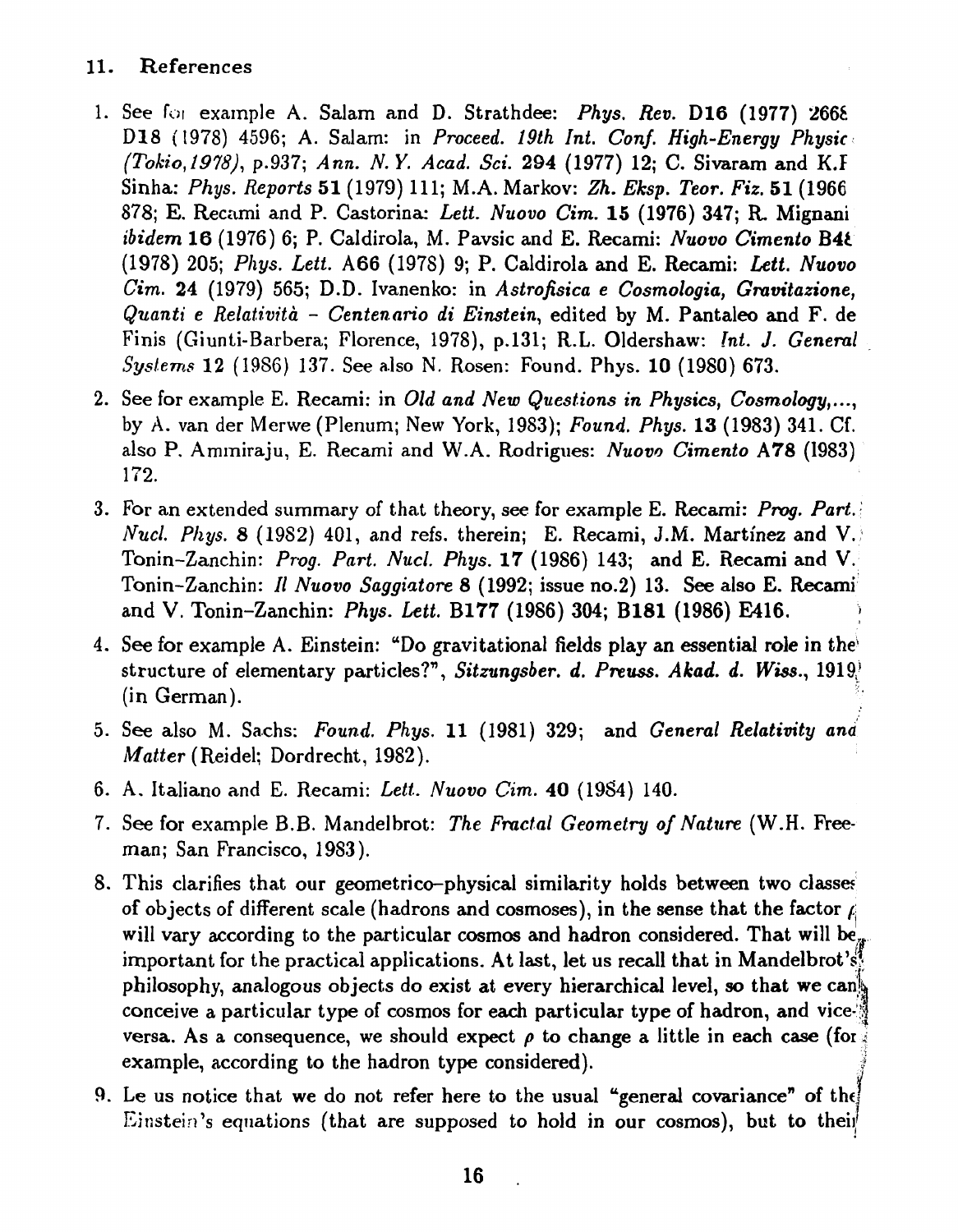covariance with respect to transformations *(dilations)* which bring - for examplefrom our cosmos to lhe hadronic micro-cosmos.

). M. Pantaleo (editor): *Cinquant'anni di Relatività* (Giunti; Firenze, 1955).

÷.

*A.* Let us recall that the hadron constituents (2 for mesons and 3 for baryons) have named *quarks* by M. Gell-Mann. This Anglo-Saxon word, which usually means mush or also curd, is usually ennobled by literary quotations (for example, Gell-Mann was inspired —as it is well known— by a verse of J. Joyce's *Finnegans wake,* 1939). Let us here quote that Goethe had properly used such a word in his *Faust*, verse 292, where Mephistopheles referring to mankind exclaims:  $<<$ In Jeden Quark begrãbt er seine Nase">>!

By considering quarks to be the real carriers of the strong charge (cf. Fig. 1), we can call "colour" the *sign s<sub>i</sub>* of such strong charge;<sup>12</sup> namely, we can regard hadrons as endowed with a zero total strong charge, each quark possessing the strong charge  $q_i = s_i|q_i|$  with  $\Sigma s_i = 0$ . Therefore, when passing from ordinary gravity to "strong gravity", we shall replace m by  $g = ng_0$ , quantity  $g_0$  being the average *magnitude* of the constituent quarks resi-strong-charge, and *n* their number.<sup>12</sup>

- 2. Cf. for example E. Recami: in *Annuario '79, Enciclopédia EST-Mondadori,* ed. by E. Macorini (Mondadori; Milan, 1979), p.59.
- 3. A. Italiano *et ai: Hadronic J.* 7 (1984) 1321; P. Ammiraju *et ai: Hadronic J.*  14 (1991) 441; V. Tonin-Zanchin: M.Sc. Thesis (UNICAMP; Campinas, S.P., 1987); E. Recami and V.T. Zanchin: *(in preparation).*
- 4. V. Tonin-Zanchin, E. Recami, J.A. Roversi and L.A. Brasca-Annes: "About some Regge-like relations for (stable) black holes", report IC/91/219 (ICTP; Trieste, 1991). to appear in *Comm. Theor. Phys.;* E. Recami and V. Tonin-Zanchin: "The strong coupling constant: Its theoretical derivation from a geometric approach to hadron structure", *Comm. Theor. Phys.* 1 (1991) 111.
- 5. Actually, if we considered a (light) test-particle *g"* in the field of a "heavy" constituent g' (a quark for instance), we would rather obtain only a square root at the denominator; namely  $\alpha_S \simeq (Ng'_{o}g^{n}{}_{o}/\hbar c)[\sqrt{1-2Ng^{n}{}_{o}/c^{2}r}+\lambda r^{2}/3]^{-1}$ . When we pass to consider two heavy constituents (two quarks) endowed with the same *rest* strong-mass  $g^2$ <sup> $\alpha$ </sup> =  $g'$ <sup> $\beta$ </sup>, we ought to tackle the two body problem in GR; however, in an approximate way, and looking at an *average* situation, one can propose a formula like Eq. 13, where r is the distance from the common "centre" of mass".
- 6. See for example J.D. Beksnstein: *Phys. Rev.* D9 (1974) 3292; S-W. Hawking: *Comm. Math. Phys.* 43 (1975) 199.
- 7. C. Quigg: report 85/126-T (Fermilab, Sept. 1985).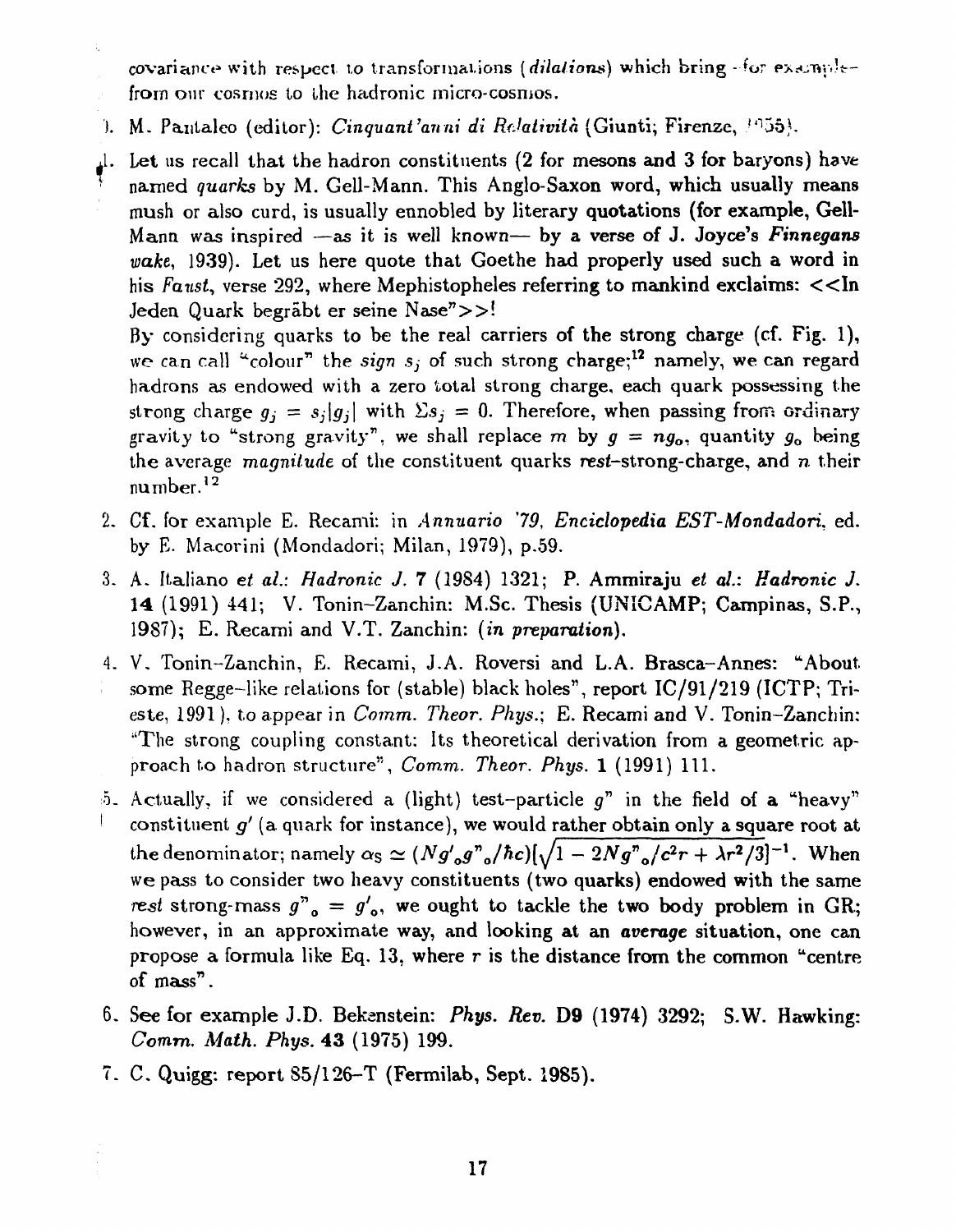## **RELATÓRIOS DE PESQUISA — 1993**

- 01/93 On the Convergence Rate of Spectral Approximation for the Equations for Nonhomogeneous Asymmetric Fluids - José Luiz Boldrini and Marko Rojas-Medar.
- 02/93 On Fraisse's Proof of Compactness -- Xavier Caicedo and A. M. Sette.
- 03/93 Non Finite Axiomatizability of Finitely Generated Quasivarieties of Graphs Xavier *Caicedo.*
- 04/9 3 Holomorpiiic Germs on TsireJson's Space — *Jorge Mujica* and *Manuel Valdivia*
- 05/93 Zitterbewegung and the Electromagnetic Field of the Electron Jayme Vaz Jr. and *Waldyr A. Rodrigues Jr.*
- 06/93 A Geometrical Interpretation of the Equivalence of Dirac and Maxwell Equations — *Jayme Vaz Jr.* and *Waldyr A. Rodrigues Jr.*
- 07/93 The Uniform Closure of Convex Semi-Lattices João B. Prolla.
- 08/93 Embedding of Level Continuous Fuzzy Sets and Applications Marko Rojas-Medar, *Rodney C. Bassanezi* and *Heriberto Román-Flores.*
- 09/93 Spectral Galerkin Approximations for the Navier-Stokes Equations: Uniform in Time Error Estimates - Marko A. Rojas-Medar and José Luiz Boldrini.
- **10/93** Semigroup Actions **on Homogeneous Spaces** — *Luiz A. B. San Marim* and *Pedro A. Tonelli.*
- 11/93 Clifford Algebra Approach to the Barut-Zanghi Model as a Hamiltonian System *Jayme Vaz Jr.* and *Waldyr A. Rodrigues Jr.*
- 12/93 Propagation of Scalar Waves in Layered Media Lúcio Tunes dos Santos and Martin *Tygei*
- 13/93 On the Convergence of the NMO-Power Series for a Horizontally Stratified Medium - *Martin Tygel.*
- 14/93 Convergence Rates in the Sobolev H<sup>t</sup>-Norm of Approximations by Discrete Convolutions — *Sônia M. Gomes.*
- 15/93 On the Choice of the Space Dimension in Ill-Posed Problems Cristina Cunha.
- **16/93** Elliptic Equations in  $R^2$  with Non-linearities in the Critical Range *D. G. de Figueiredo, 0. H. Miyagaki* and *B. Ruf.*
- **17/93 Drug Kinetics and Drug Resistance in Optima] Chemotherapy** — *M. I. S. Costa, J. L. Boldrini* and *R. C. Bassanczi.*
- **18/93** Chemotherapeutic Treatments Involving Drug Resistance and Level of Normal Cells **as a Criterion of Toxicity** — *M. I. S. Costa, J. L. Boldrini* and *R. C. Bassanczi.*
- **19/9 3 Bifurcation of Singularities of Reversible Systems** — *Marco Antonio Teixeira.*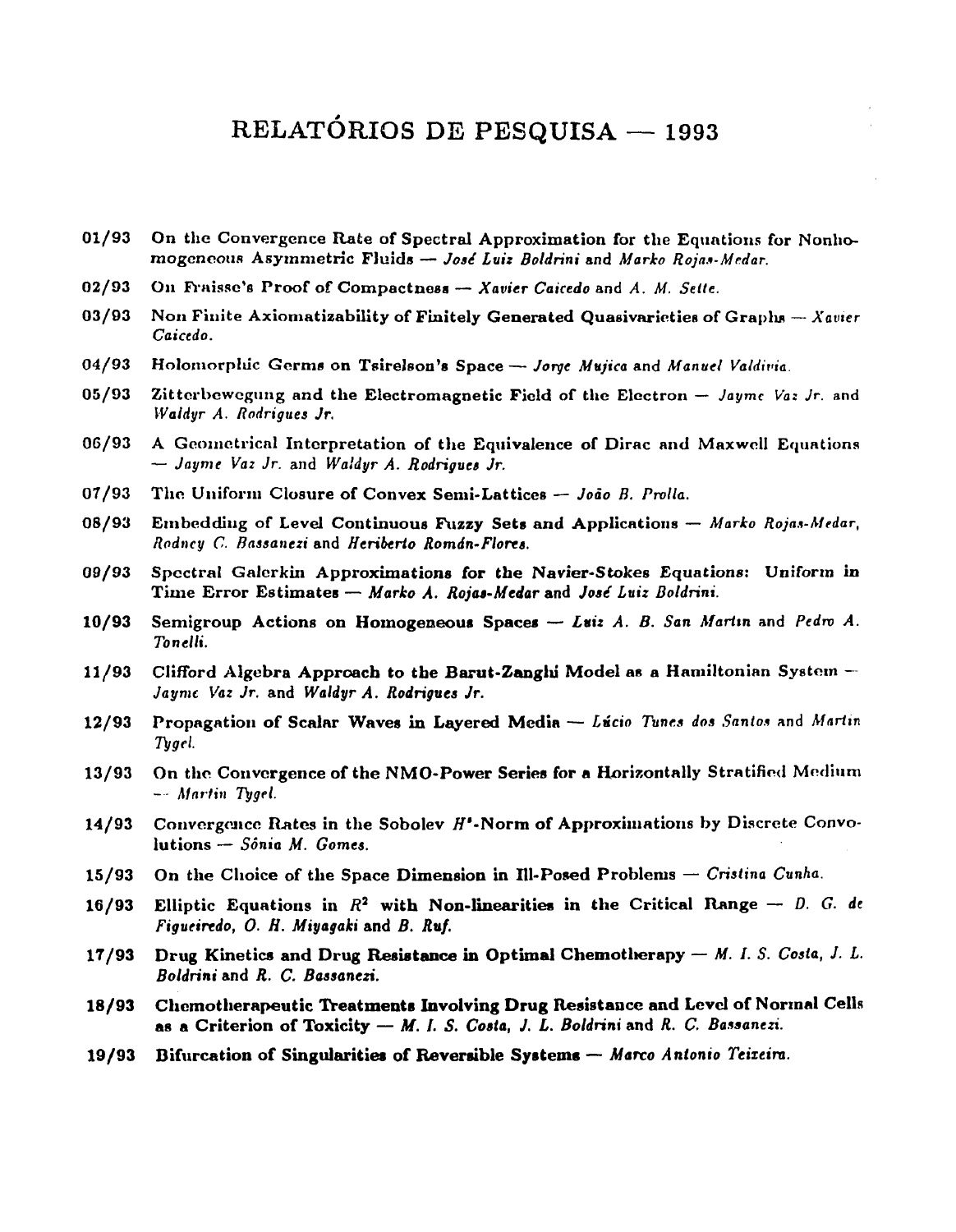- **20/93 Sistemas Não Line&res e Fractals —** *Lúcio Tunes do» Santos.*
- **21/93 New Integral Representation of the Solutiou of Schrõdinger Equation with Arbitrary Potential —** *Rodolfo L. Monaco* **and** *Waldyr A. Rodrigues Jr.*
- **22/93 The Module of Derivations of a Stanley-Reisner Ring —** *Pamlo Brmmatti* **and** *Avon Simis.*
- **23/93** On the Convergence Rate of Spectral Approximation for the Equations for Chemical **Activo Fluid —** *Marko Rojas-Medar* **and** *Sebastian A. Lorca.*
- **24/93 Sufficient Conditions for Minima of some Translation Invariant Functional» —** *Orlando Lopes.*
- **25/93 A Constrained Minimization Problem with Integrals on the Entire Space —** *Orlando Lopes.*
- **26/93 O Pensamento Rcducionista na Filosofia de Niclg Dohr —** *José Emílio Maiorino.*
- **27/93 On the first curve of the Fucik spectrum of an elliptic operator —** *D.G. de Figueiredo*  **and** *J.-P. Gossez.*
- **28/93 Generalização dos Testes de Shirley e de House —** *Belmer Garcia Negrillo.*
- **29/93 Compac.idari y Compactificación en Teoria do Modulo» —** *J. C. Cifuenles.*
- **30/93 Global Strong Solutions of the Equations for the Motion of Nonhogeneous Incompressible Fluids—** *José Luiz Boldrini* **and** *Marko Rojas-Medar.*
- **31/93** A Equação de Laplace no Universo de de-Sitter-Castelnuovo *D. Gomes* e E. Capelas *de Oliveira.*
- **32/93 Klein-Gordon Wave Equation in the de Sitter Universe —** *E. Capelas ie Oliveira* **and**  *E.A. Nolie Cuello.*
- **33/93 Mittag-Leffler Methods in Analysis —** *Jorge Mujica.*
- **34/93 The Initial Value Problem for a Generalized Doussinesq Model —** *Sebastian A. Lorca*  **and** *José Luiz Doldrini.*
- **35/93 Problemas Minhnax e Aplicações —** *José Mario Martinez, Lúcio Tunes dos Santos* **e** *Sandra Augusta Santos.*
- **36/93** An Extension of the Theory of Secant Preconditioners *José Mario Martinez.*
- **37/93 Convergence Estimates for the Wavelet-Galerkin Method: Superconvergence at the Node Points —** *Sónia M. Gomes.*
- **38/93 An Error Estimate Uniform in Time for Spectral Semi-Galerkin Approximations of the Nonhomogeneous Navier-Stokes Equations —** *J. L. Boldrini* **and** *M. Rojas-Medar.*
- **39/93 More About the Time Analysis of Tunnelling Processes —** *Vladislav S. Olkhovskv* **and**  *Erasmo Recami.*
- **40/93 Zero-Point Anomaly —** *José Alexandre Nogueira* **and** *Adolfo Maia Jr.*
- **41/93 On a System of Evolution Equations of Magnetohydrodynamic Type —** *José Luiz Boldrini* **and** *Marko Rojas-Medar.*
- **42/93 Generalized Zeldovich's Regularisation of the Vacuum Energy —** *José Alexandre Nogueira* **and** *Adolfo Maia Jr.*